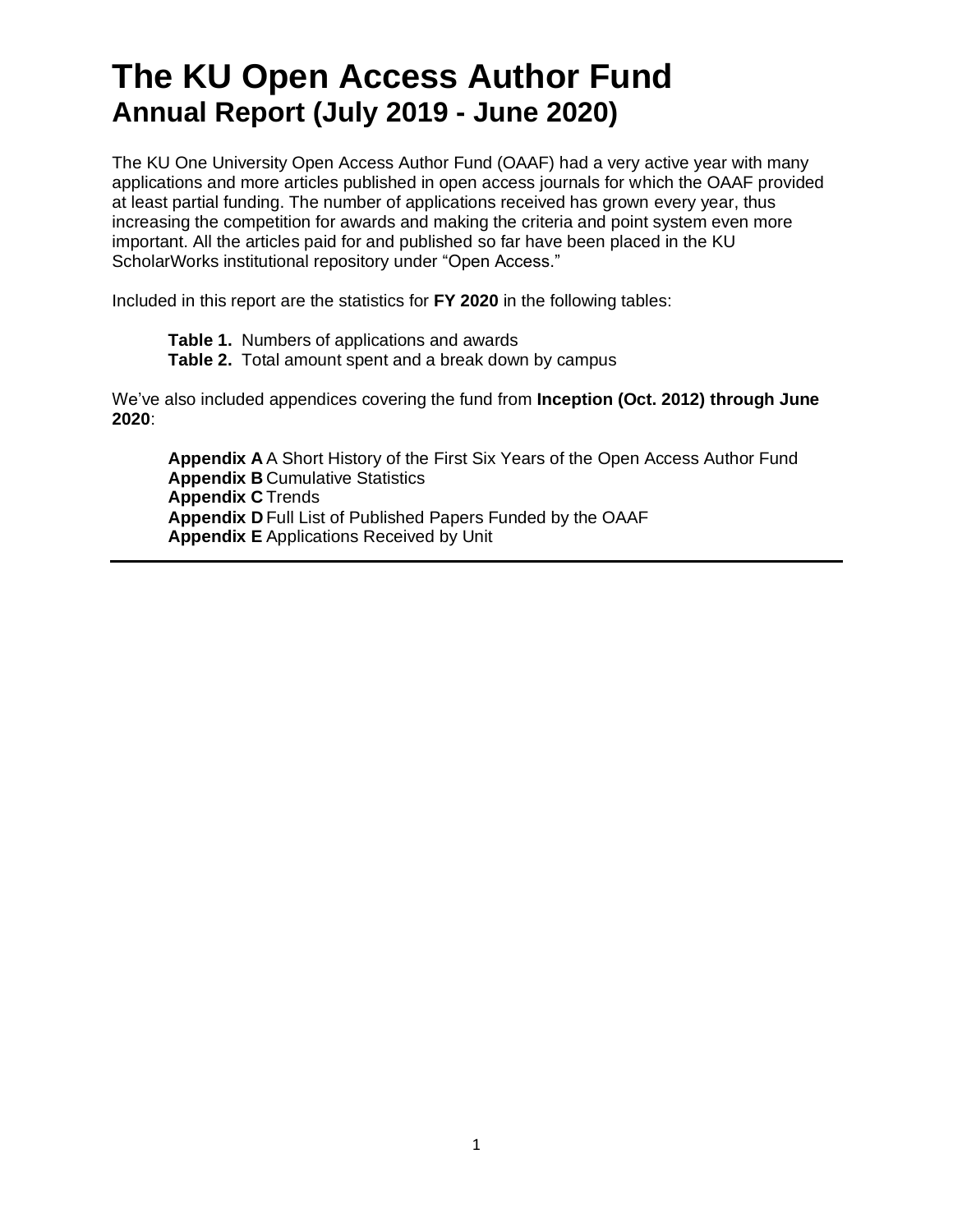## **Table 1. Statistics for FY 2020**

When compared to the figures from the previous fiscal year (July 2018-June 2019), there was an 31% increase in the number of applications received, which led to an increase in applicants rejected due to limited funds. The number of awards that were offered and paid were similar.

|                            | <b>FY20</b> | <b>FY19</b> |
|----------------------------|-------------|-------------|
| 1. Applications Received   | 68          | 52          |
| 2. Applications Rejected * | 33          | 21          |
| 3. Awards Offered          | 35          | 31          |
| 4. Awards Paid **          | 23          | 20          |

Note: Seven of the authors who were offered awards in FY 20 haven't used them as of July 31, 2020, so the number of "Awards Paid" might still go up. The numbers in Lines 2 and 3 above add up to the total number of applications received (Line 1). Line 4 is a sub-set of Line 3.

#### **\* Main reasons why applications were rejected**

- 1. Other applications received higher point totals and there wasn't enough money to fund all eligible applicants during that month's competition. (By far the most common reason.)
- 2. The author, journal, or publisher did not meet the OAAF criteria.

#### **\*\* Main reasons why awards were not used**

- 1. The manuscript was rejected by the editor / editorial board of the journal.
- 2. The author did not use the award before it expired (4 months from the award notification date).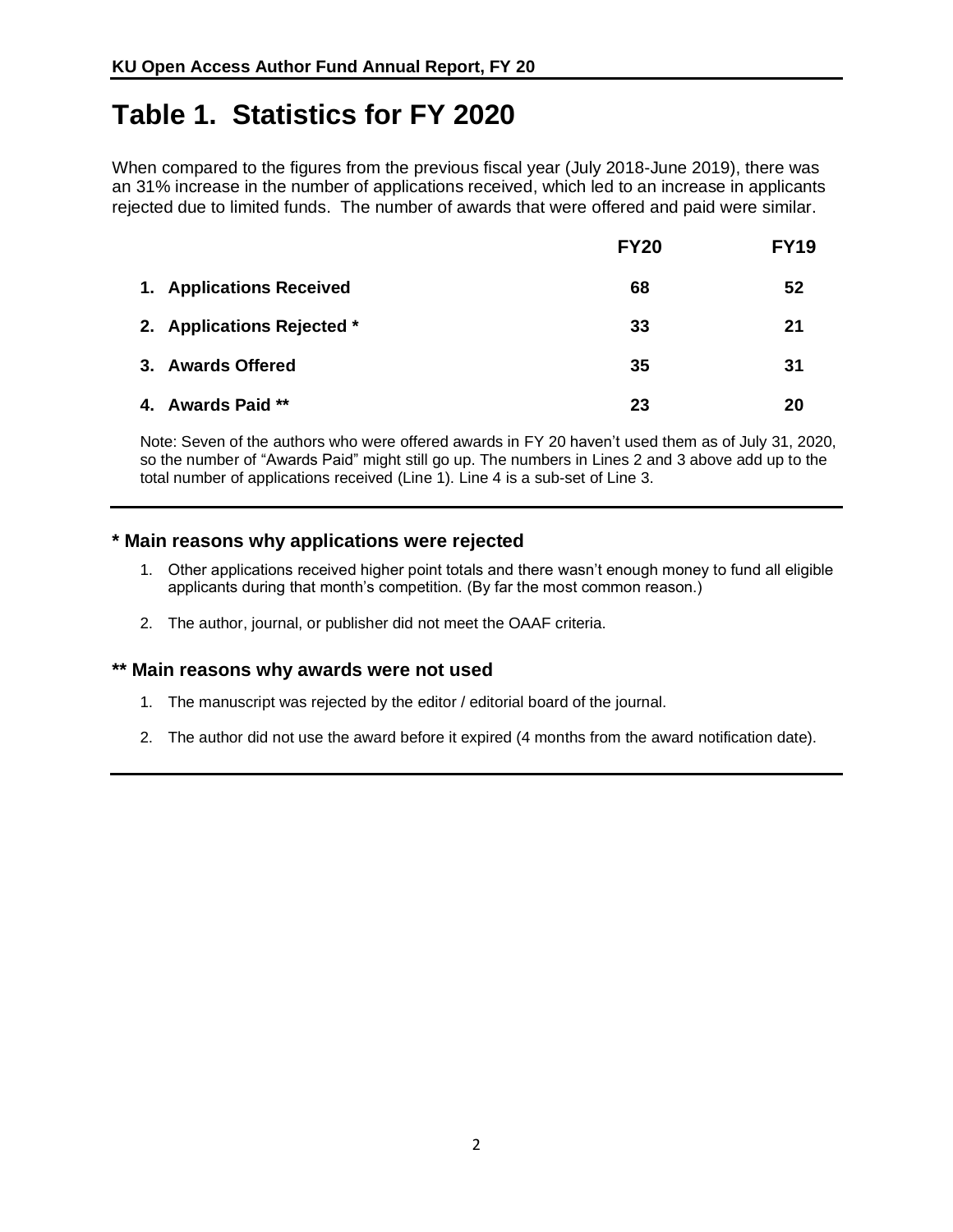# **Table 2. Financial Statistics for FY 2020**

| <b>Amount allocated for FY20</b> | \$25,000 |
|----------------------------------|----------|
| Awards not redeemed in FY19      | \$11,597 |
| Total amount available in FY20   | \$36,597 |

As of the end of FY 20, we had \$239.90 remaining in the fund, which was rolled over to FY 21.

As of July 31, 2020, there is \$8,432 in reserve for awards made during FY 20 for articles still in the submission process. The portion of those funds not used before the four-month expiration date will be returned to the OAAF for use in FY 21.

#### **Awards by Campus** (as of July 31, 2020)

| <b>KU Medical Center (All Locations)</b> | \$17,426 | 62.4% |
|------------------------------------------|----------|-------|
| <b>KU Lawrence / Edwards</b>             | \$10,500 | 37.6% |
| <b>Total Expenditures</b>                | \$27,926 |       |

Note: Total does not include \$8,432 for awards offered but not used. Dollar amounts have been rounded to the nearest whole dollar. Percentages have been rounded to equal 100%

#### **Amount Paid per Award in FY20** (as of July 31, 2020 )

| <b>Highest</b>        | \$1,500 |
|-----------------------|---------|
| Lowest                | \$550   |
| <b>Average / Mean</b> | \$1,214 |
| Median                | \$1,365 |

### **What Publishers Charge Authors**

The amount of money publishers charged authors applying for awards this year ranged from a high of \$5,000 to a low of \$180. Thirty-six of the sixty-eight charges were over our \$1500 maximum award amount.

| <b>Highest</b>        | \$5,000 |
|-----------------------|---------|
| Lowest                | \$180   |
| <b>Average / Mean</b> | \$1,583 |
| Median                | \$1,595 |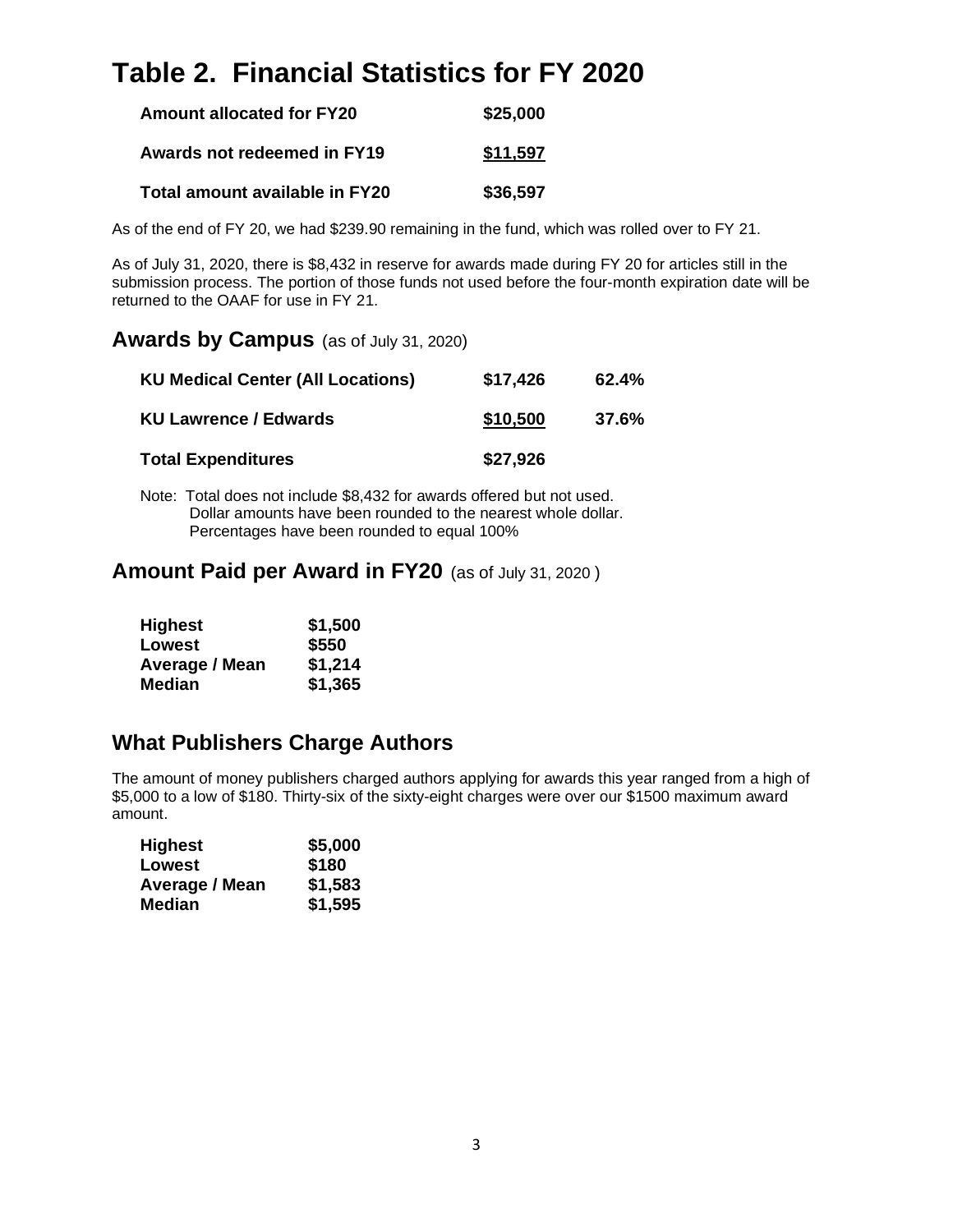# **Appendix A**

## **A Short History of the Open Access Author Fund at KU**

The One University Open Access Author Fund (OAAF) at the University of Kansas is administered by the OAAF Review Team composed of library staff at the KU campus in Lawrence and at the KU Medical Center's Dykes Library in Kansas City. Oversight is provided by the sponsors who support the fund – KU's Provost, KU's Vice Chancellor for Research, and the KU Medical Center's Vice Chancellor for Research.

Detailed criteria and eligibility standards, an online application form, a list of awards made, and additional information is available at this URL: [http://library.kumc.edu/authors-fund.xml.](http://library.kumc.edu/authors-fund.xml) The OAAF began its first two-year pilot program in October of 2012 with \$50,000 allocated equally by the Lawrence campus and the Medical Center. During that first pilot, which closed at the end of June 2014, applications were reviewed on a first-come, first-served basis. This resulted in the entire years' worth of funds being dispersed within four to six months of the opening of the fund.

To ensure that money would be available for an entire fiscal year during the second pilot phase (2014-2016), the OAAF Review Team solicited the advice of the members of the Faculty Consultation Group. Additional criteria, new eligibility standards, and different review periods were developed. In the redesigned competitive process, all the applications received during one month are now reviewed within the first seven business days of the next month. Various levels of weighted priority are now assigned as follows:

- **A.** Author's status (graduate student, pre-tenured faculty, early career research staff, etc.)
- **B.** Author's access to grants or other funding
- **C.** Author's record of previous OA awards received

This second phase of the pilot began in November 2014 with a new allocation of \$50,000 to cover 2014-2016. Awards were made using the new criteria and procedures. The fund has subsequently received \$50,000 in July 2016, July 2018, and July 2020. The fund will continue to distribute awards through June 2022.

The number of fund applications has ranged between two and nine each month, out of which an average of one to three are approved. All of the articles that are paid for (at least in part) by the OAAF are now available for viewing at the OAAF website here – [http://library.kumc.edu/oa-fund](http://library.kumc.edu/oa-fund-awards.xml)[awards.xml.](http://library.kumc.edu/oa-fund-awards.xml) The same articles are also added to KU ScholarWorks, the institutional repository of the University of Kansas at: [https://kuscholarworks.ku.edu/handle/1808/11673.](https://kuscholarworks.ku.edu/handle/1808/11673)

The OAAF is marketed to faculty and graduate students through our website, social media, email, and group presentations.

### **Future Plans**

The OAAF provides important assistance to help KU's faculty/researchers and students publish in reputable journals that allow for open sharing. One possible action we might take is to conduct an environment scan of other universities' OA fund policies and procedures. We would also like to evaluate article metrics to determine the impact of our OA funded articles from the inception of the fund.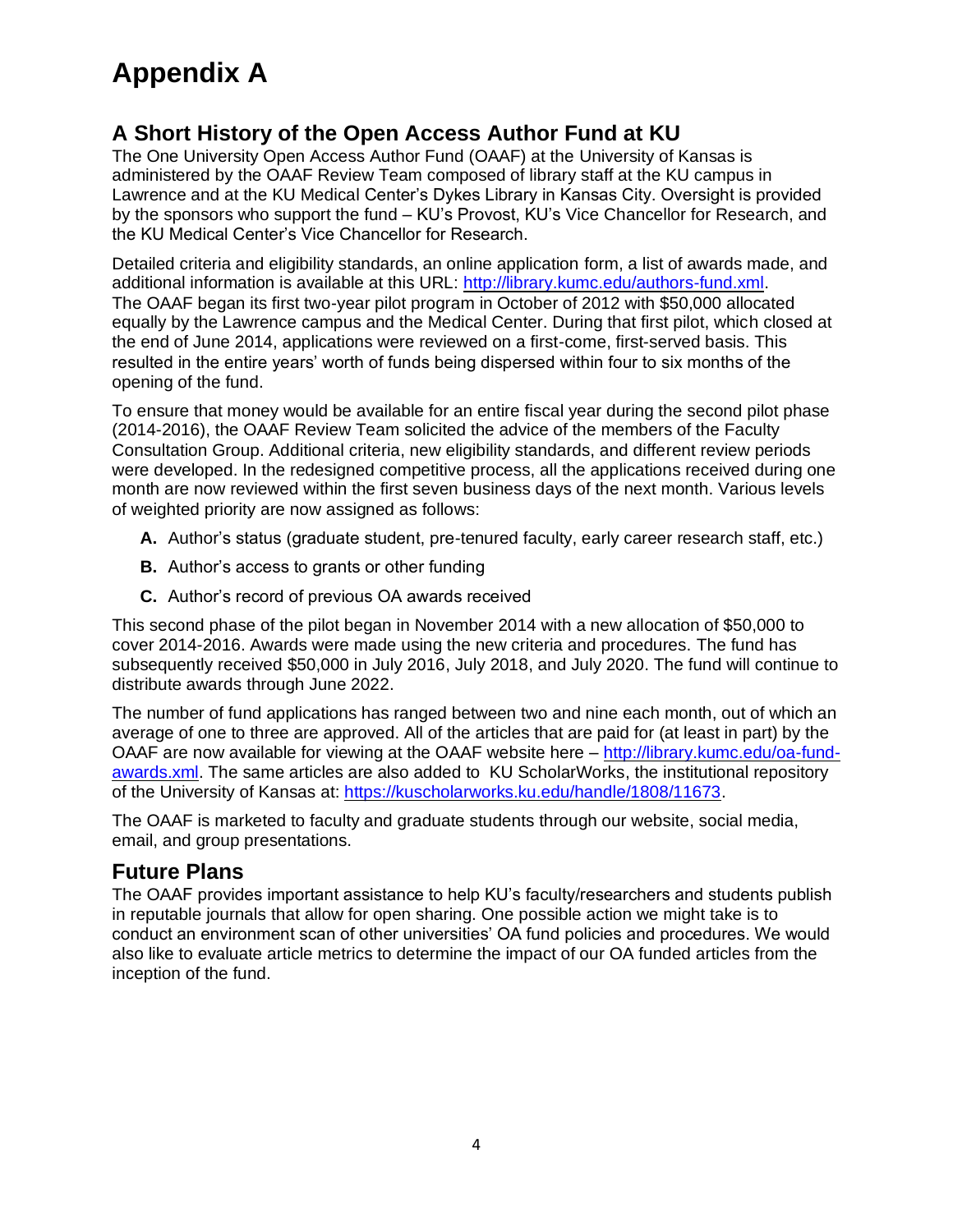## **Appendix B Cumulative Statistics**

### **Totals, Inception - June 2020**

The following tables document the outcomes of the OAAF applications and awards process from the inception of the fund (October 2012) through the end of the eight year (June 2020). For a short history of the fund, see Appendix A above.

### **Table B-1. Totals**

| <b>Applications Received</b> | 412 |
|------------------------------|-----|
| <b>Applications Denied</b>   | 174 |
| <b>Awards Offered</b>        | 238 |
| <b>Awards Paid</b>           | 160 |

Note: "Awards Paid" does not include seven outstanding awards in process. Numbers in the second and third lines above add up to the total number of applications received. "Awards Paid" is a sub-set of "Awards Offered."

## **Table B-2. Totals by Administrative Unit**

|                              | KU<br>(Lawrence/<br>Edwards) |   | <b>KUMC</b><br>(All campuses) |     | Total | <b>Percentage</b><br>(Lawrence/Med) |
|------------------------------|------------------------------|---|-------------------------------|-----|-------|-------------------------------------|
| <b>Applications Received</b> | 158                          | ÷ | 254                           |     | 412   | 38%/62%                             |
| <b>Applications Denied</b>   | 62                           | ÷ | 112                           | $=$ | 174   | 36%/64%                             |
| <b>Awards Offered</b>        | 96                           | ÷ | 142                           | $=$ | 238   | 40%/60%                             |
| <b>Awards Paid</b>           | 69                           | ÷ | 91                            |     | 160   | 43%/57%                             |

Note: "Awards Paid" does not include seven outstanding awards in process. Numbers in the second and third lines above add up to the total number of applications received. "Awards Paid" is a sub-set of "Awards Offered."

## **Table B-3. Unique Totals**

Out of the 412 applications received over the life of the fund:

| 309 |
|-----|
| 94  |
| 239 |
| 88  |
|     |

Note: These numbers have no relation to each other and cannot be totaled in any combination.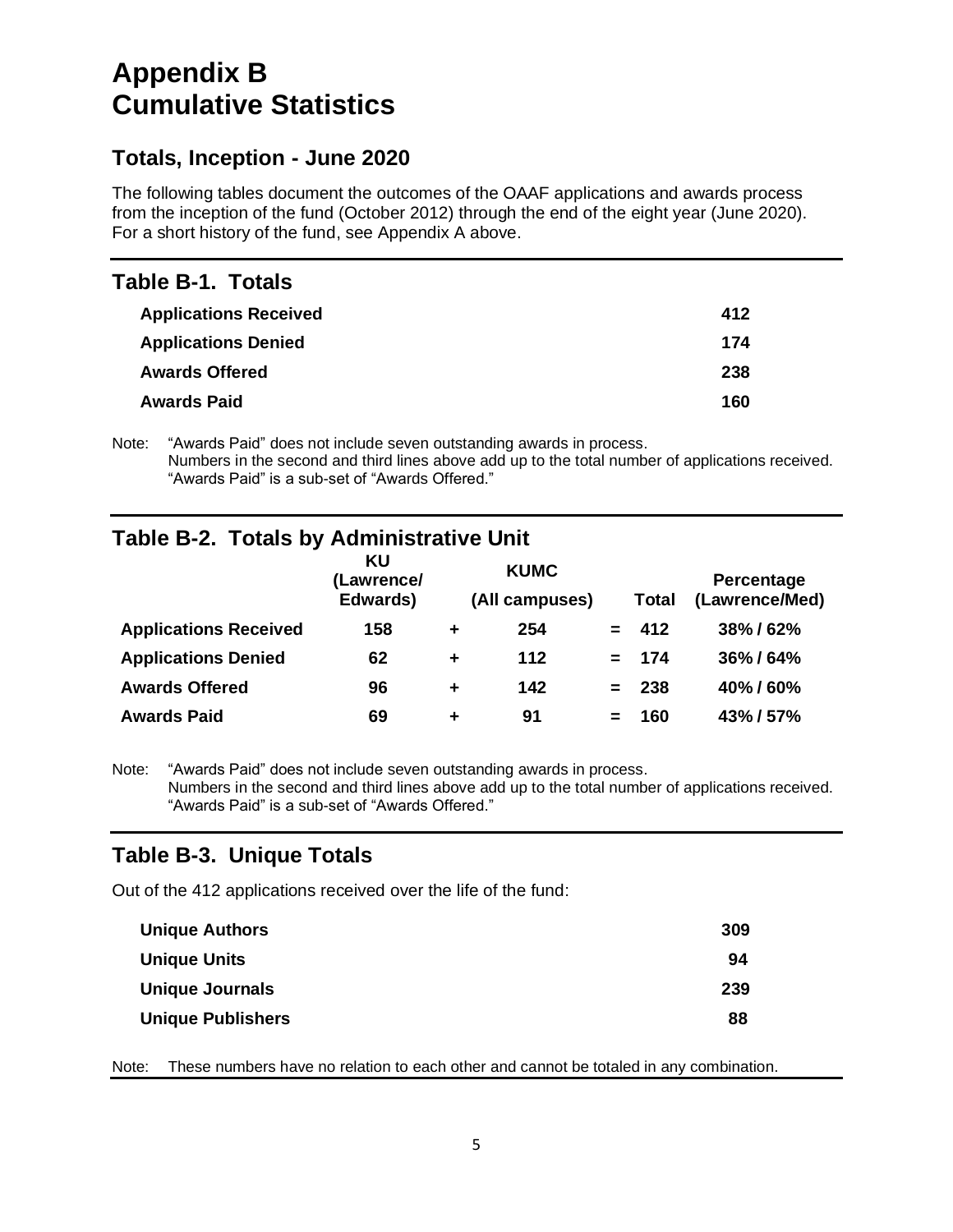# **Appendix C Trends**

#### **What the Publishers Charge Authors**

Over the course of the fund's existence, the amount of money publishers charged authors applying for the OAAF awards has ranged from a low of \$180 to a high of \$5,200.

#### **Amounts Authors Applied For**

Authors have applied for amounts of money ranging from the OAAF's maximum of \$1500 to a minimal \$180, with the maximum amount being the one most often requested.

#### **Number of Applications**

The number of applications has risen in five of the fund's eight years. FY20 recorded 68 applicants, the largest single-year total to date.



#### **Table C-1. Funds Requested and reimbursed by Status**

Excluding outstanding awards, 51% of applications from graduate students have received funding over the life of the fund.

|                                                                               | <b>Reimbursed</b> |                                  |                              | <b>Not Reimbursed</b> | <b>Percent of</b>                |                                                         |
|-------------------------------------------------------------------------------|-------------------|----------------------------------|------------------------------|-----------------------|----------------------------------|---------------------------------------------------------|
| <b>Applicant</b><br><b>Status</b>                                             | <b>Applicants</b> | <b>Funds</b><br><b>Requested</b> | <b>Amount</b><br><b>Paid</b> | <b>Applicants</b>     | <b>Funds</b><br><b>Requested</b> | <b>Applicants</b><br><b>Receiving</b><br><b>Funding</b> |
| Graduate                                                                      | 62                | \$68,274                         | \$63,300                     | 59                    | \$72,111                         | 51%                                                     |
| Student<br>Early career<br>researcher/staff<br>(first 5 years),<br>non-tenure |                   |                                  |                              |                       |                                  |                                                         |
| track                                                                         | 25                | \$28,478                         | \$27,007                     | 55                    | \$71,046                         | 31%                                                     |
| Non-tenure<br>track (longer<br>than 5 years)                                  | 6                 | \$7,778                          | \$7,853                      | 22                    | \$22,661                         | 21%                                                     |
| Tenure-track,<br>untenured                                                    | 35                | \$49,699                         | \$47,299                     | 45                    | \$63,047                         | 44%                                                     |
| Tenured                                                                       | 32                | \$39,256                         | \$33,538                     | 64                    | \$82,668                         | 33%                                                     |
| <b>Grand Total</b>                                                            | 160               | \$193,485                        | \$178,996                    | 245                   | \$311,533                        | 40%                                                     |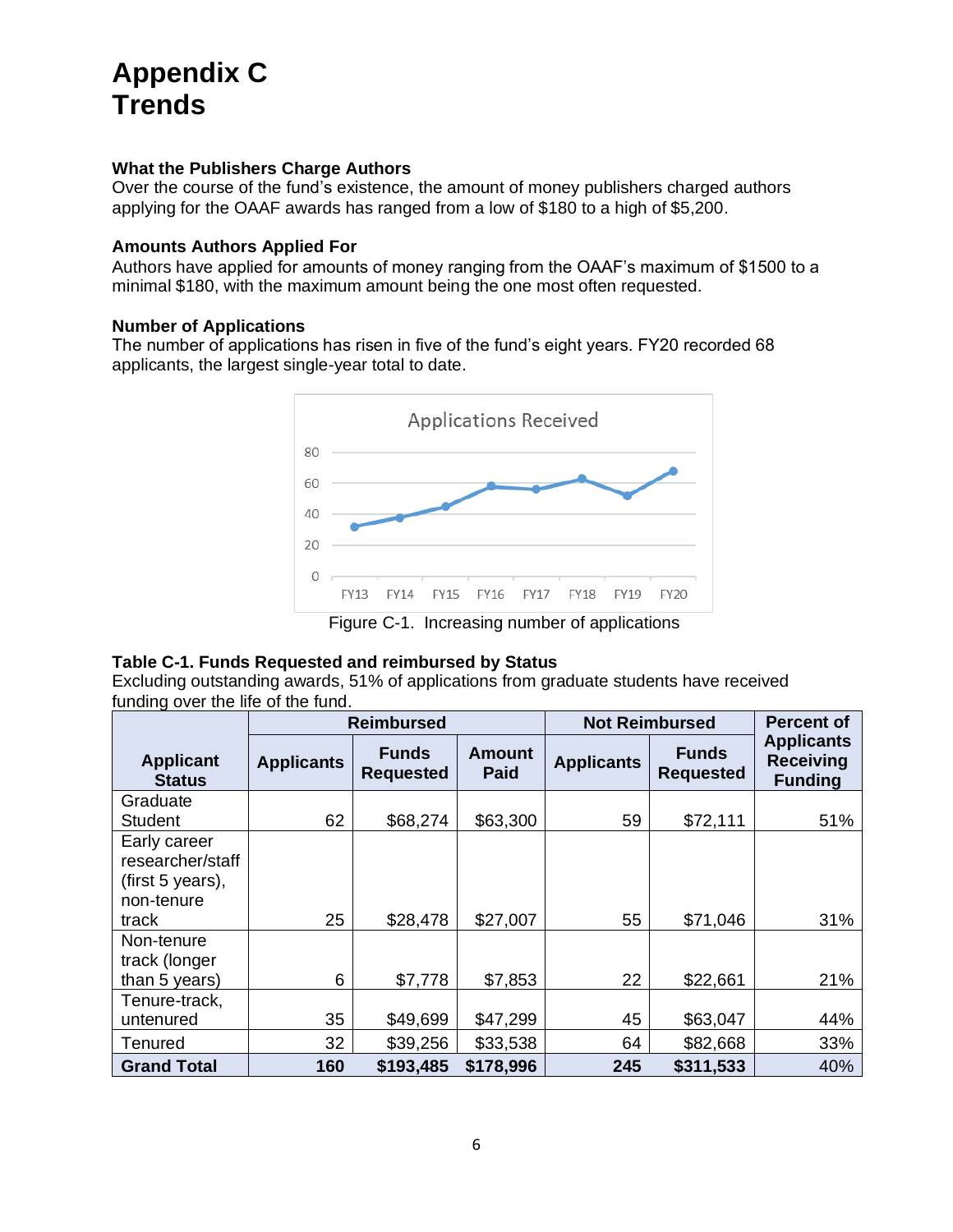# **Appendix D Full List of Published Papers Funded by the OAAF**

| <b>Submission</b><br><b>Date</b> | <b>Applicant's</b><br><b>Name</b> | <b>Article Title</b>                                                                                                    | <b>Journal Title</b>  | <b>DOI</b>                   |
|----------------------------------|-----------------------------------|-------------------------------------------------------------------------------------------------------------------------|-----------------------|------------------------------|
| 10/24/2012                       | Joy Ward                          | "Identification of a major QTL that alters<br>flowering time at elevated [CO2] in Arabidopsis<br>thaliana"              | PLOS One              | 10.1371/journal.pone.0049028 |
| 10/25/2012                       | Jeffrey Krise                     | Lysosomotropic properties of weakly basic<br>anticancer agents promote cancer cell<br>selectivity in vitro              | PLOS One              | 10.1371/journal.pone.0049366 |
| 10/25/2012                       | Rongqing Hui                      | Complex-optical-field lidar system for range and<br>vector velocity measurement                                         | <b>Optics Express</b> | 10.1364/OE.20.025867         |
| 11/5/2012                        | Ruth Ann Atchley                  | Creativity in the Wild: Improving Creative<br>Reasoning Through Immersion in Natural<br>Settings                        | PLOS One              | 10.1371/journal.pone.0051474 |
| 11/6/2012                        | Kenneth Peterson                  | Mi2beta is Required for gamma-Globin Gene<br>Silencing: Temporal Assembly of a GATA-1-<br>FOG-1-Mi2 Repressor Complwz   | <b>PLoS Genetics</b>  | 10.1371/journal.pgen.1003155 |
| 11/6/2012                        | Helen Alexander                   | Detection and plant monitoring programs:<br>lessons from an intensive survey of Asclepias<br>meadii with five observers | PLOS One              | 10.1371/journal.pone.0052762 |
| 11/12/2012                       | Michael S. Engel                  | The melectine bee genera Brachymelecta and<br>Sinomelecta (Hymenoptera, Apidae)                                         | ZooKeys               | 10.3897/zookeys.244.3979     |
| 11/13/2012                       | Yevgeny Botanov                   | A Placebo-Controlled Examination of the Acute<br>Side Effects of Light Therapy in a Non-Clinical<br>Sample              | PLOS One              | 10.1371/journal.pone.0075893 |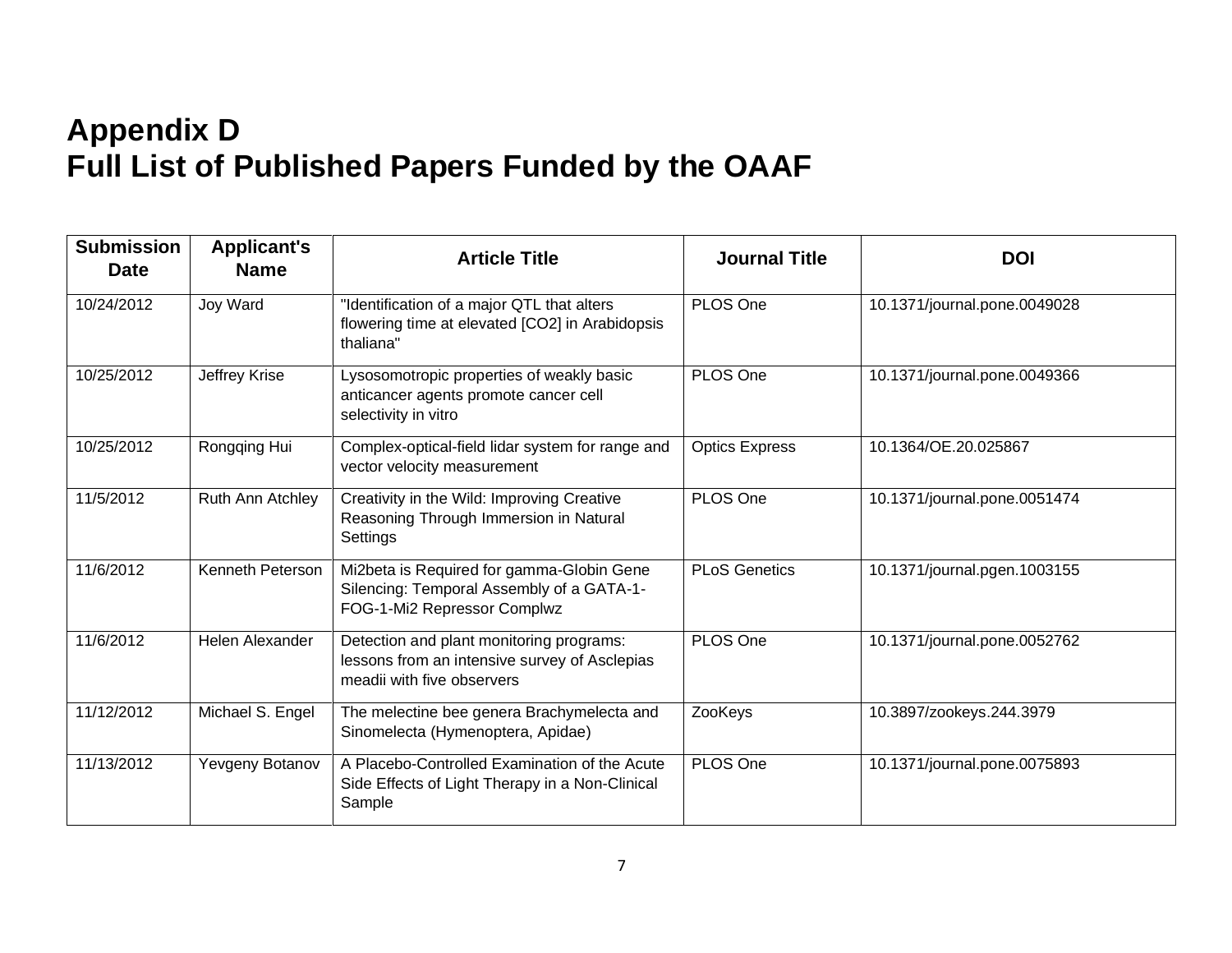| 12/9/2012  | James Lamsdell             | Babes in the wood - a unique window into sea<br>scorpion ontogeny                                                                                                | <b>BMC Evolutionary</b><br>Biology                     | 10.1186/1471-2148-13-98      |
|------------|----------------------------|------------------------------------------------------------------------------------------------------------------------------------------------------------------|--------------------------------------------------------|------------------------------|
| 12/11/2012 | <b>William Dentler</b>     | A role for the membrane in the regulation of<br>Chlamydomonas flagellar length                                                                                   | PLOS One                                               | 10.1371/journal.pone.0053366 |
| 12/19/2012 | Wonpil Im                  | Restricted N-glycan Conformational Space in<br>the PDB and Its Implication in Glycan Structure<br>Modeling'                                                      | <b>PLOS Computational</b><br>Biology                   | 10.1371/journal.pcbi.1002946 |
| 12/20/2012 | Luke M.<br>Herrington      | Globalization and Religion in Historical<br>Perspective: A Paradoxical Relationship                                                                              | Religions                                              | 10.3390/rel4010145           |
| 1/10/2013  | Sally Rigler               | Impact of a modified claims ascertainment<br>period on Liu comorbidity index scores in<br>chronic dialysis initiates                                             | <b>BMC Nephrology</b>                                  | 10.1186/1471-2369-14-51      |
| 1/17/2013  | Rafe Brown                 | The amphibians and reptiles of Luzon Island,<br>Philippines, VIII: the herpetofauna of Cagayan<br>and Isabela Provinces, northern Sierra Madre<br>Mountain Range | ZooKeys                                                | 10.3897/zookeys.266.3982     |
| 1/19/2013  | Stephen Politzer-<br>Ahles | The realization of scalar inferences: context<br>sensitivity without processing cost                                                                             | PLOS One                                               | 10.1371/journal.pone.0063943 |
| 2/25/2013  | Prasad Kulkarni            | Source-to-Source Refactoring and Elimination of<br>Global Variables in C Programs                                                                                | Journal of Software<br>Engineering and<br>Applications | 10.4236/jsea.2013.65033      |
| 7/1/2013   | Niralee Vaishnav           | Is there an increase risk of hip fractures in<br>Multiple Sclerosis? Analysis of the Nationwide<br><b>Inpatient Sample</b>                                       | <b>BMC Neurology</b>                                   | 10.2147/JMDH.S54786          |
| 7/5/2013   | Shelley<br>Bhattacharya    | Optimizing Strategies to Improve<br>Interprofessional Practice for Veterans, Part 1.                                                                             | Journal of<br>Multidisciplinary<br>Healthcare          | 10.2147/JMDH.S51010          |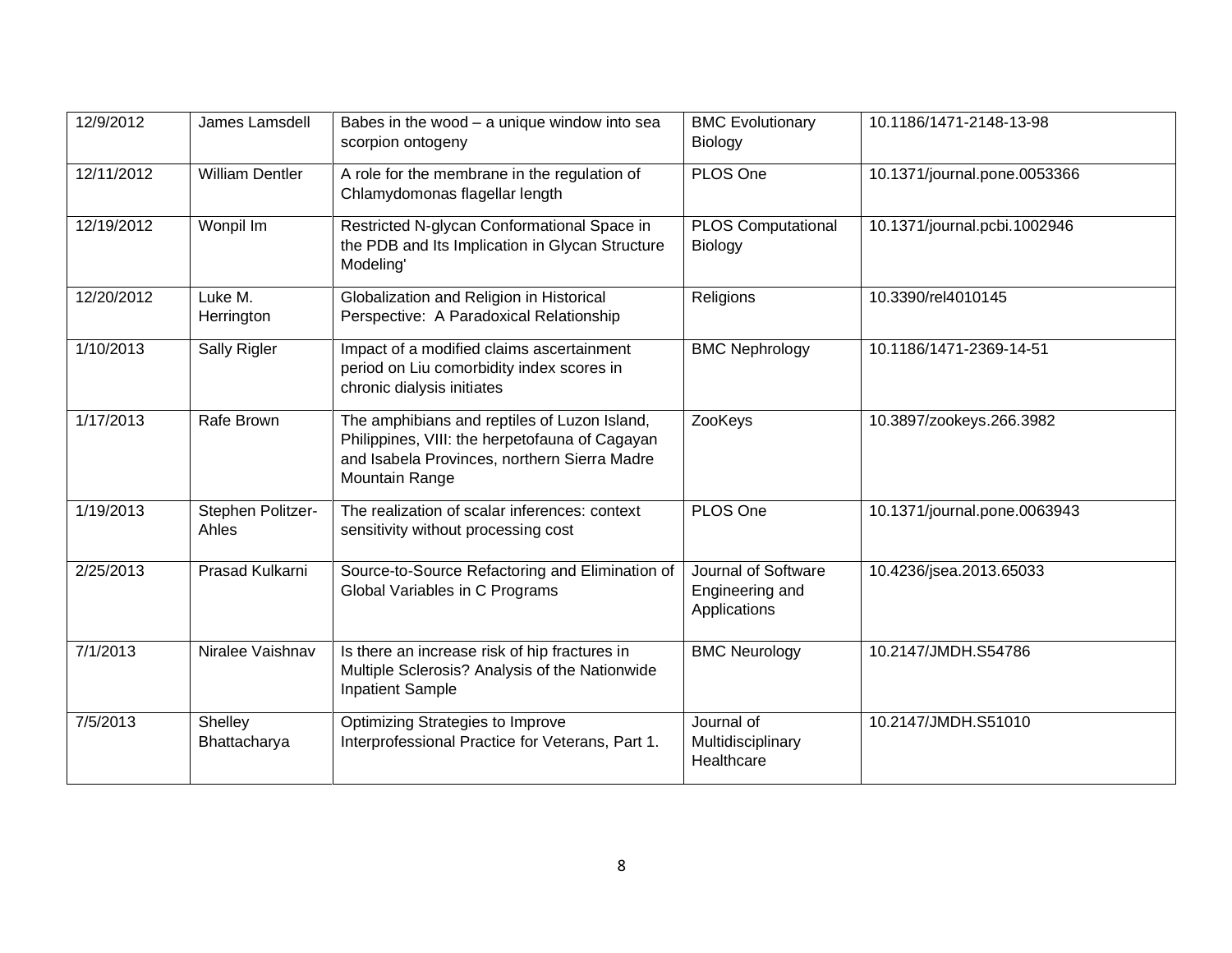| 7/5/2013  | Xinkun Wang                  | Gene Expression Patterns in Hippocampus<br>During the Development and Aging of Wild Type<br>and Glud1 (Glutamate Dehydrogenase 1)<br><b>Transgenic Mice</b>               | <b>BMC Genomics</b>                        | 10.1186/1471-2202-15-37         |
|-----------|------------------------------|---------------------------------------------------------------------------------------------------------------------------------------------------------------------------|--------------------------------------------|---------------------------------|
| 7/11/2013 | Cynthia S. Q.<br>Siew        | Community structure in the phonological<br>network                                                                                                                        | Frontiers in Language<br><b>Sciences</b>   | 10.3389/fpsyg.2013.00553        |
| 7/11/2013 | Shenqiang Ren                | Symmetry Defying iron pyrite nano crystals<br>through oriented attachment                                                                                                 | <b>Scientific Reports</b>                  | 10.1038/srep02092               |
| 8/15/2013 | Donita Shaw                  | The impact of word study intervention on adult<br>English learners' spelling and reading                                                                                  | Journal of Language<br>Teaching & Research | 10.4304/jltr.5.2.245-252        |
| 8/20/2013 | <b>Shahid Umar</b>           | Differential effects of b-catenin and NF-kB<br>interplay in the regulation of cell proliferation,<br>inflammation and tumorigenesis in response to<br>bacterial infection | PLOS One                                   | 10.1371/journal.pone.0079432    |
| 8/23/2013 | Shang-You Yang               | Therapeutic potentials of Naringin on<br>polymethylmethacrylate-induced<br>osteoclastogenesis and osteolysis, in vitro and<br>in vivo assessments                         | Drug Design,<br>Development and<br>Therapy | 10.2147/DDDT.S52714             |
| 9/4/2013  | Eric J. Deeds                | Machines vs. Ensembles: Effective MAPK<br>Signaling through Heterogeneous Sets of<br><b>Protein Complexes</b>                                                             | <b>PLoS Computational</b><br>Biology       | 10.1371/journal.pcbi.1003278    |
| 9/13/2013 | Michael<br><b>Brimacombe</b> | Genomic Aggregation Effects and Simpson's<br>Paradox                                                                                                                      | Open Access Medical<br><b>Statistics</b>   | 10.2147/OAMS.S52288             |
| 9/26/2013 | Rodolfo Torres               | Minimal regularity conditions for the end-point<br>estimate of bilinear Calderón-Zygmund<br>operators                                                                     | Proceedings of the<br>AMS. Series B        | 10.1090/S2330-1511-2014-00009-2 |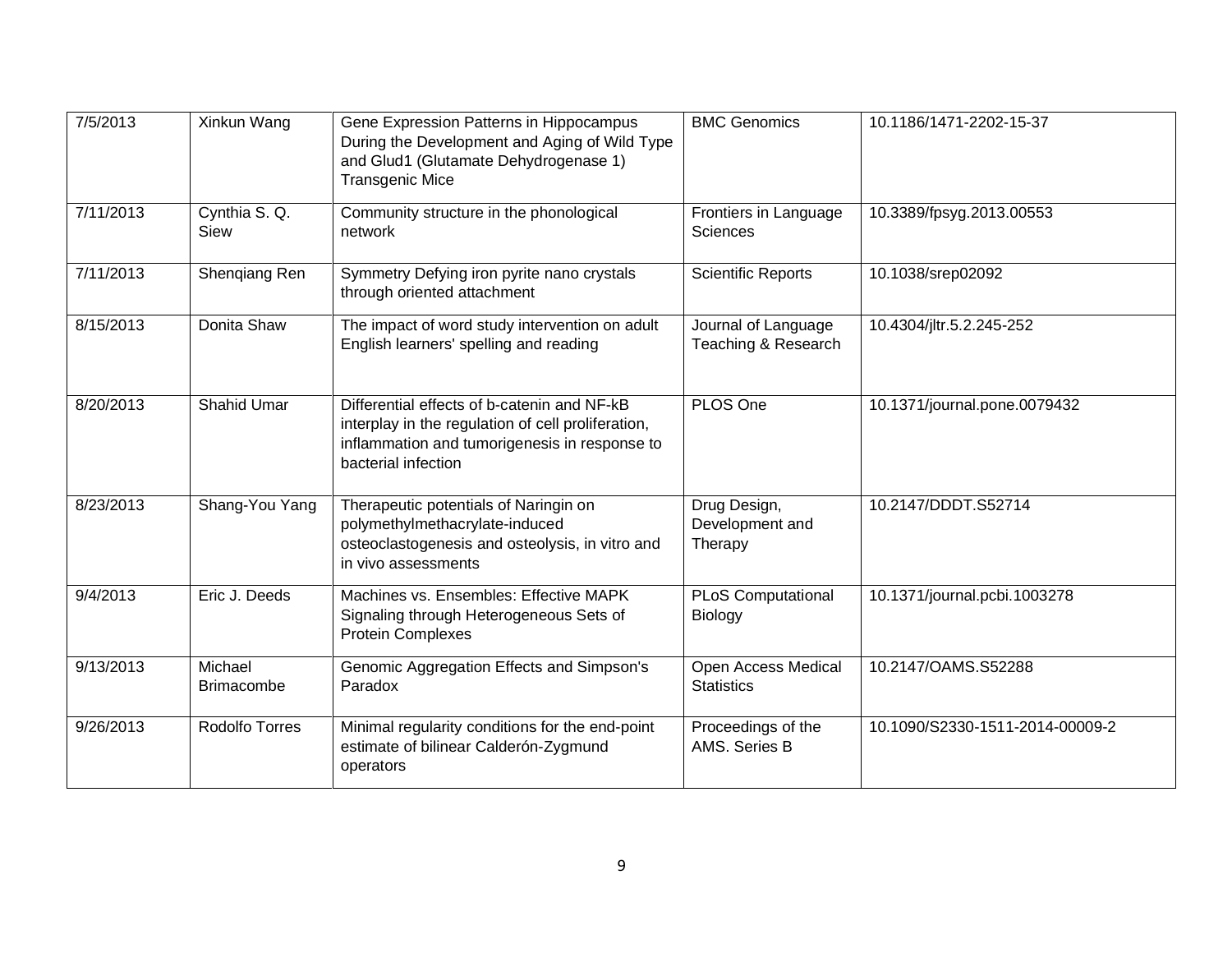| 10/7/2013  | Michael Vitevitch                | Speaker sex influences processing of<br>grammatical gender                                                                                                                                                | PLOS One                                                   | 10.1371/journal.pone.0079701 |
|------------|----------------------------------|-----------------------------------------------------------------------------------------------------------------------------------------------------------------------------------------------------------|------------------------------------------------------------|------------------------------|
| 10/23/2013 | <b>Rahul Pawar</b>               | Inflammatory response following neutrophil<br>recovery post chemotherapy in AML cases<br>without evidence of infection- role of homing of<br>neutrophils                                                  | Journal of Blood<br>Medicine                               | 10.2147/JBM.S53616           |
| 11/1/2013  | Catherine<br>Siengsukon          | Time Rather than Sleep Appears to Enhance<br>Off-Line Learning and Transfer of Learning of an<br><b>Implicit Continuous Task</b>                                                                          | Nature and Science of<br>Sleep                             | 10.2147/NSS.S53789           |
| 11/5/2013  | Liskin Swint-<br>Kruse           | Rheostats and toggle switches for modulating<br>protein function                                                                                                                                          | PLOS One                                                   | 10.1371/journal.pone.0083502 |
| 11/15/2013 | Anup Kumar Kasi<br>Loknath Kumar | Extramedullary progression of multiple myeloma<br>despite concomitant medullary response to<br>multiple combination therapies and autologous<br>transplant: A Case Report and Review of the<br>Literature | Journal of Medical<br>Case Reports                         | 10.1186/1752-1947-8-299      |
| 11/22/2013 | Arthur<br>Daemmrich              | Healthcare Reform in the United States and<br>China: Pharmaceutical Market Implications                                                                                                                   | Journal of<br><b>Pharmaceutical Policy</b><br>and Practice | 10.1186/2052-3211-7-9        |
| 12/30/2013 | Scott Mullen                     | Barefoot running: The effects of an 8-week<br>barefoot training program                                                                                                                                   | Orthopedic Journal of<br><b>Sports Medicine</b>            | 10.1177/2325967114525582     |
| 11/19/2014 | Rutherford<br>Goldstein          | The influence of clustering coefficient on word-<br>learning: how groups of similar sounding words<br>facilitate acquisition                                                                              | Frontiers in<br>Psychology                                 | 10.3389/fpsyg.2014.01307     |
| 11/19/2014 | <b>Rachel Craft</b>              | Ethnic Differences in Medicinal Plant Use<br>among University Students: A Cross-Sectional<br>Survey of Self-Reported Medicinal Plant Use at<br><b>Two Midwest Universities</b>                            | <b>BMC Complementary</b><br>and Alternative<br>Medicine    | 10.1186/s12906-015-0725-1    |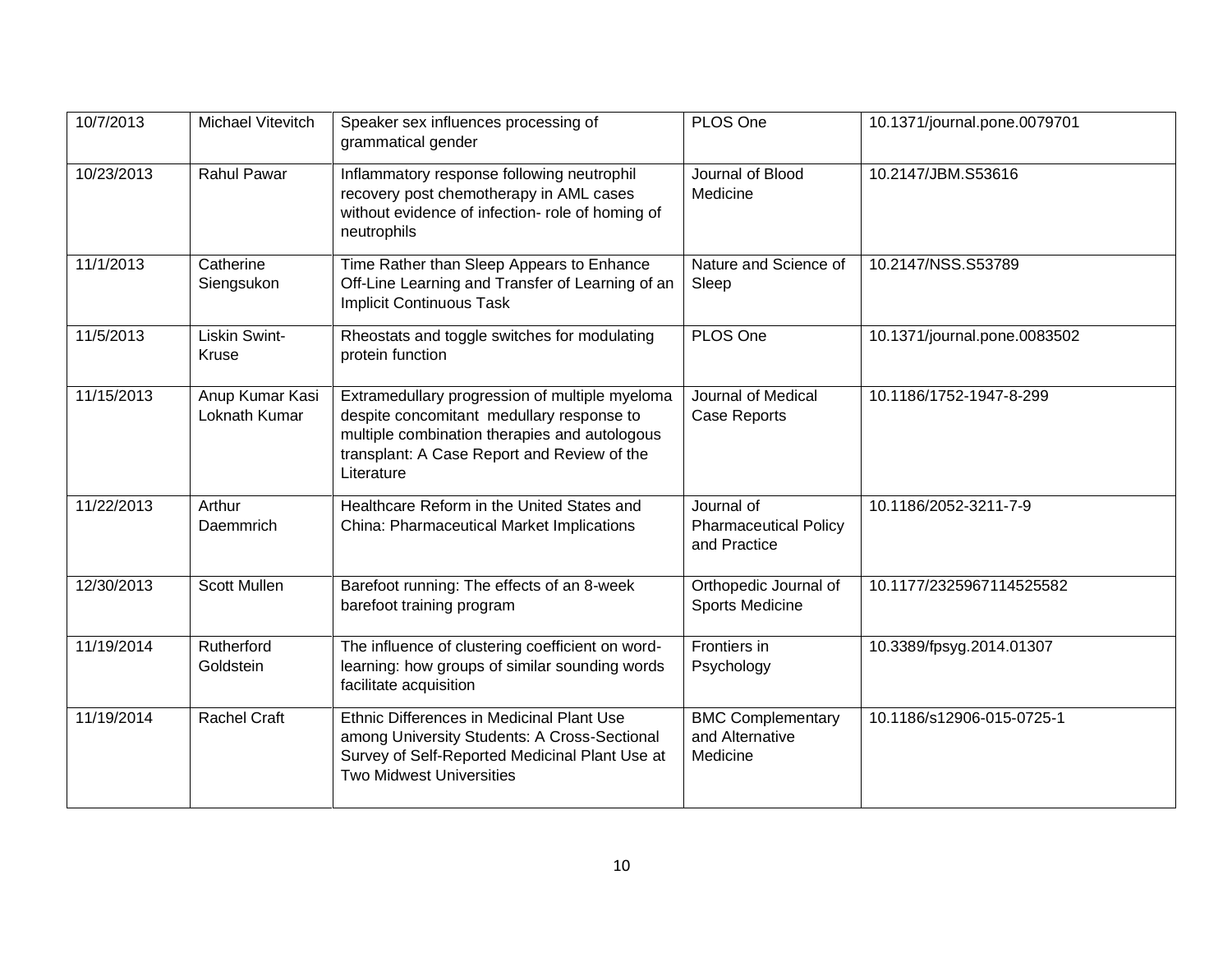| 11/25/2014 | Babalola Faseru     | RELATIONSHIPS BETWEEN SEXUAL<br>VIOLENCE AND CHRONIC DISEASE: A<br><b>CROSS-SECTIONAL STUDY</b>                                                    | <b>BMC Public Health</b>                                                          | 10.1186/1471-2458-14-1286    |
|------------|---------------------|----------------------------------------------------------------------------------------------------------------------------------------------------|-----------------------------------------------------------------------------------|------------------------------|
| 12/15/2014 | Frank Dong          | Disparities in Oral Health among School-aged<br>Children in Kansas                                                                                 | Open Journal of<br><b>Preventive Medicine</b>                                     | 10.4236/ojpm.2015.56032      |
| 12/22/2014 | Joseph Pacheco      | Ensuring healthy American Indian generations<br>for tomorrow through safe and healthy indoor<br>environments                                       | International Journal of<br>Environmental<br><b>Research and Public</b><br>Health | 10.3390/ijerph120302810      |
| 1/19/2015  | Kyle Smith          | Hydrocephalus Secondary to Dilated Virchow<br>Robin Spaces                                                                                         | <b>JNLS Reports</b>                                                               | 10.4103/2152-7806.161240     |
| 2/5/2015   | Jack Colicchio      | DNA methylation and gene expression in<br>Mimulus guttatus                                                                                         | <b>BMC Genomics</b>                                                               | 10.1186/s12864-015-1668-0    |
| 2/6/2015   | Sarah Wildgen       | Whispering Gallery Mode Resonators for Rapid<br>Label-Free Biosensing in Small Volume<br><b>Droplets</b>                                           | <b>Biosensors</b>                                                                 | 10.3390/bios5010118          |
| 2/10/2015  | Devin Cox           | The 15q11.2 BP1-BP2 Microdeletion Syndrome:<br>A Review                                                                                            | International Journal of<br>Molecular Science                                     | 10.3390/ijms16024068         |
| 2/10/2015  | <b>Hyesun Cho</b>   | Teachers' Perceived Challenges of Employing<br><b>Critical Literacy</b>                                                                            | English Language<br>Teaching                                                      | 10.5539/elt.v8n6p69          |
| 2/18/2015  | Amanda Bruce        | Neurofunctional Correlates of Ethical, Food-<br><b>Related Decision-Making</b>                                                                     | PLOS One                                                                          | 10.1371/journal.pone.0120541 |
| 3/23/2015  | Andrei Belousov     | Death of Neurons Following Injury Requires<br><b>Conductive Neuronal Gap Junction Channels</b><br>but not a Specific Connexin                      | PLOS One                                                                          | 10.1371/journal.pone.0125395 |
| 3/23/2015  | <b>David Flores</b> | <b>Transrectal Ultrasound Guided Needle</b><br>Aspiration of a Prostatic Abscess: Salvage<br><b>Treatment After Failed Transurethral Resection</b> | <b>Urology Case Reports</b>                                                       | 10.1016/j.eucr.2015.03.006   |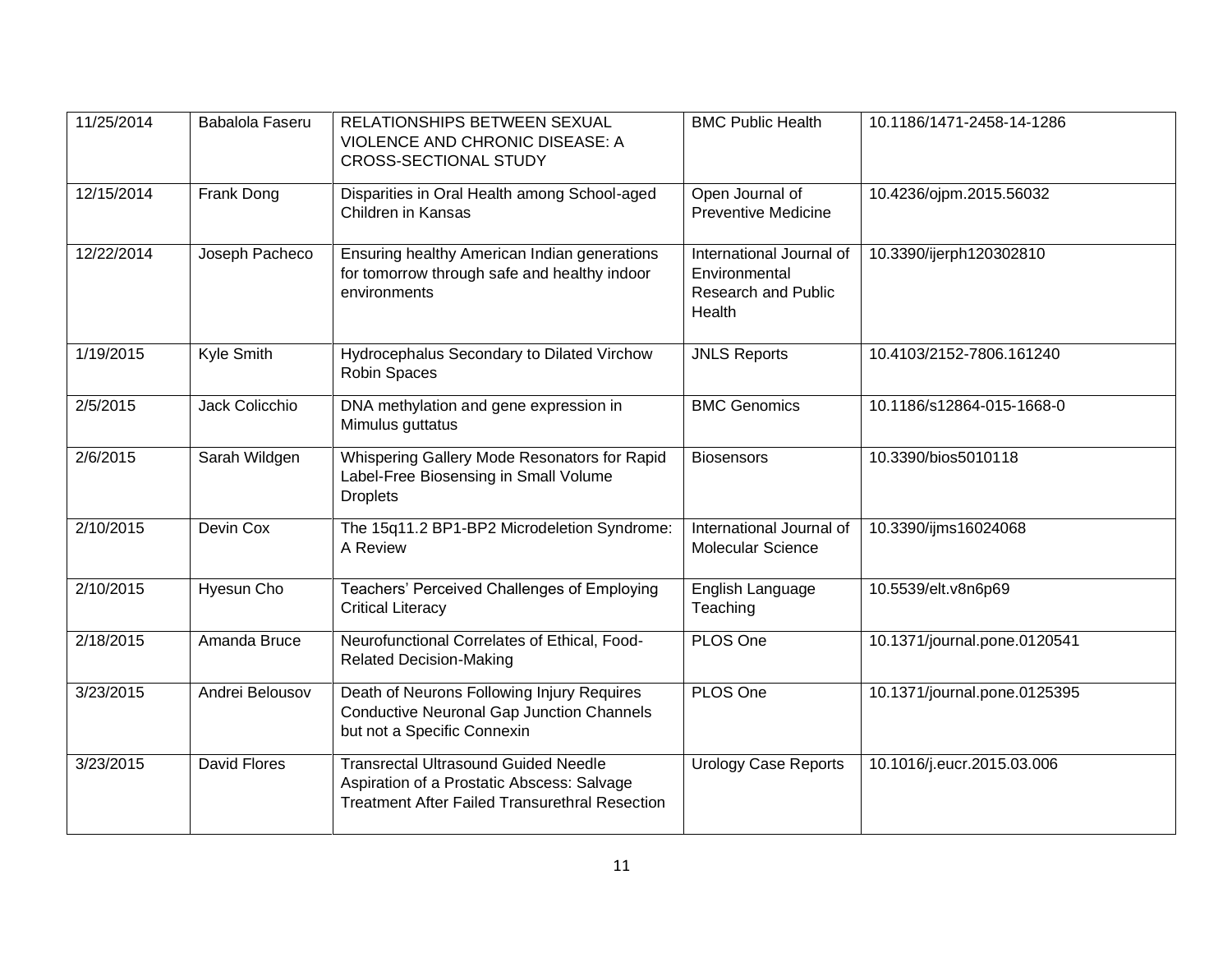| 4/21/2015  | Patrick Monnahan        | Epistasis is a major determinant of the additive<br>genetic variance in Mimulus guttatus                                                       | <b>PLoS Genetics</b>                       | 10.1371/journal.pgen.1005201 |
|------------|-------------------------|------------------------------------------------------------------------------------------------------------------------------------------------|--------------------------------------------|------------------------------|
| 4/25/2015  | Robert M. Timm          | A century of Shope papillomavirus in museum<br>rabbit specimens                                                                                | PLOS One                                   | 10.1371/journal.pone.0132172 |
| 5/12/2015  | Catherine<br>Siengsukon | Sleep characteristics of individuals with chronic<br>stroke: a pilot study                                                                     | Nature and Science of<br>Sleep             | 10.2147/NSS.S83882           |
| 9/10/2015  | Alison Gabriele         | Syntactic constraints and individual differences<br>in native and non-native processing of wh-<br>movement                                     | Frontiers in<br>Psychology                 | 10.3389/fpsyg.2016.00549     |
| 9/21/2015  | Kimberly<br>Engelman    | Health Status among Black African-born<br>Women in Kansas City: a Preliminary<br>Assessment                                                    | <b>BMC Research Notes</b>                  | 10.1186/s13104-015-1469-1    |
| 10/2/2015  | Jennifer Gleason        | Development of a genomic resource and<br>quantitative trait loci mapping of male calling<br>traits in the lesser wax moth, Achroia grisella    | PLOS One                                   | 10.1371/journal.pone.0147014 |
| 10/3/2015  | Kyle Smith              | Coexistence of Clival Chordoma and Sellar-<br>Suprasellar Germinoma in a Pediatric Patient: A<br>Case Report and Review of the Literature.     | <b>Surgical Neurology</b><br>International | 10.4103/2152-7806.173313     |
| 10/8/2015  | <b>Christophe Nicot</b> | Inhibition of PARP with Small Inhibitor PJ-34<br>Induces Cell Cycle Arrest and Apoptosis of<br>Adult T-Cell Leukemia cells                     | Journal of Hematology<br>& Oncology        | 10.1186/s13045-015-0217-2    |
| 10/14/2015 | Catherine<br>Siengsukon | Sleep parameters, functional status and time<br>post-stroke are associated with off-line motor<br>skill learning in people with chronic stroke | <b>Frontiers in Neurology</b>              | 10.3389/fneur.2015.00225     |
| 10/27/2015 | <b>Irfan Saadi</b>      | SPECC1L deficiency results in increased<br>adherens junction stability and reduced cranial<br>neural crest cell delamination                   | <b>Scientific Reports</b>                  | 10.1038/srep17735            |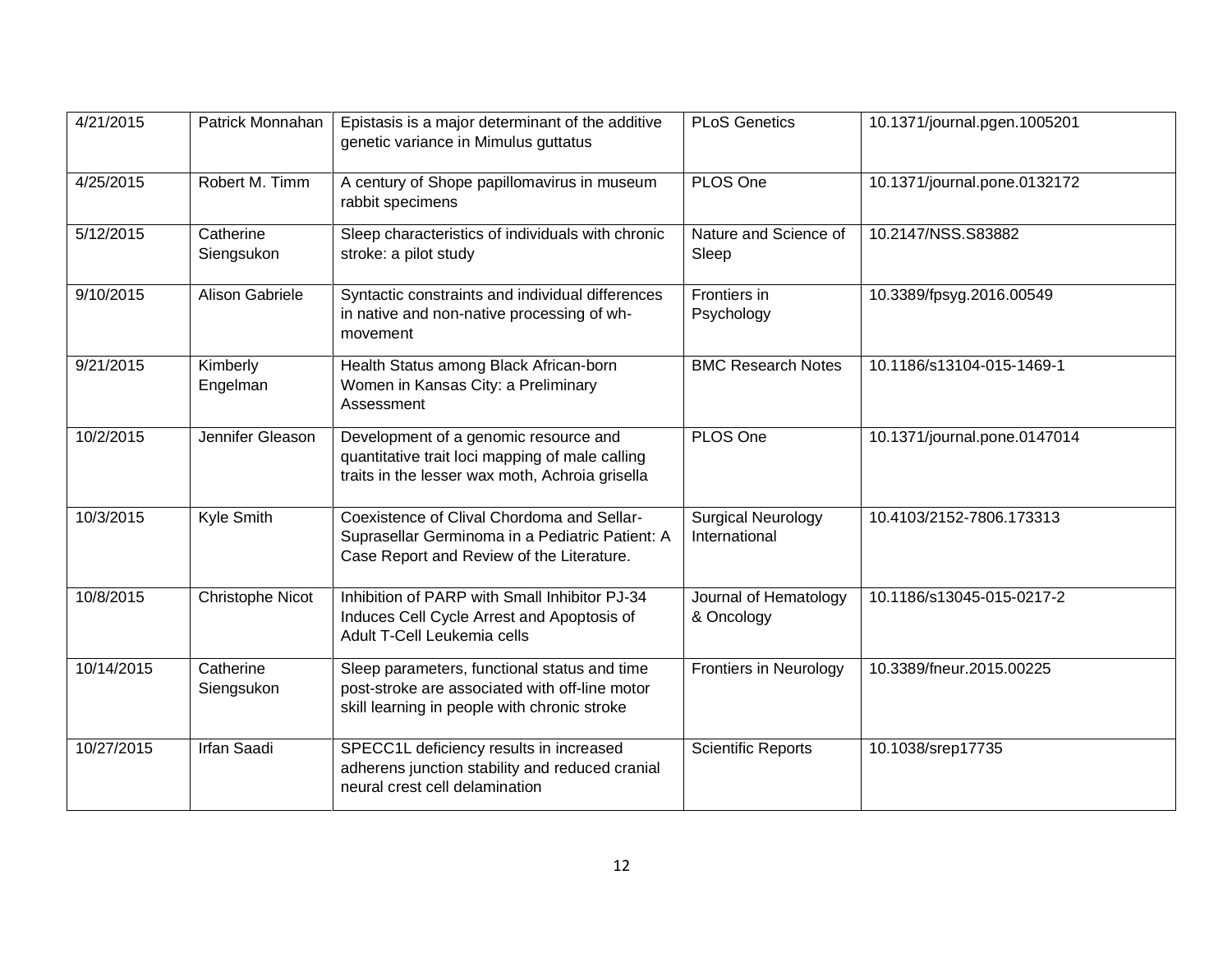| 11/30/2015 | <b>Yuqin Shang</b>      | Integrated Microfluidic Lectin Barcode Platform<br>for High-Performance Focused Glycomic<br>Profiling                                             | <b>Scientific Reports</b>                  | 10.1038/srep20297            |
|------------|-------------------------|---------------------------------------------------------------------------------------------------------------------------------------------------|--------------------------------------------|------------------------------|
| 12/8/2015  | A. Townsend<br>Peterson | MERS-CoV geography and ecology in the<br>Middle East                                                                                              | <b>BMC Research Notes</b>                  | 10.1186/s13104-015-1789-1    |
| 12/14/2015 | Rafe Brown              | Polyphyly of Asian Tree Toads, Genus<br>Pedostibes Günther, 1876 (Anura: Bufonidae),<br>and the Description of a New Genus from<br>Southeast Asia | PLOS One                                   | 10.1371/journal.pone.0145903 |
| 12/15/2015 | Steven LeVine           | Albumin and Multiple Sclerosis                                                                                                                    | <b>BMC Medicine</b>                        | 10.1186/s12883-016-0564-9    |
| 12/18/2015 | Sarah Galvis            | Spine biomechanics in the adolescent and the<br>effect of scoliotic deformity                                                                     | <b>Scoliosis</b>                           | 10.1186/s13013-016-0103-x    |
| 12/22/2015 | Michele Pritchard       | Differential effects of hyaluronan synthase 3<br>deficiency after acute vs chronic liver injury in<br>mice                                        | Fibrogenesis and<br><b>Tissue Repair</b>   | 10.1186/s13069-016-0041-5    |
| 1/26/2016  | <b>Amber Watts</b>      | Intra-individual Variability of Physical Activity in<br>Older Adults with and without Mild Alzheimer's<br><b>Disease</b>                          | PLOS One                                   | 10.1371/journal.pone.0153898 |
| 2/8/2016   | <b>Jesse Grismer</b>    | The Eurasian Invasion: Phylogenomic data<br>reveal multiple Southeast Asian origins for<br>Indian Dragon Lizards.                                 | <b>BMC Evolutionary</b><br>Biology         | 10.1186/s12862-016-0611-6    |
| 2/21/2016  | Abdallah                | Climate change influences on the global<br>potential distribution of bluetongue virus                                                             | PLOS One                                   | 10.1371/journal.pone.0150489 |
| 2/29/2016  | Samuel Asante           | Intradural-Extramedullary Isolated Compressive<br>Sarcoid Lesion                                                                                  | <b>Surgical Neurology</b><br>International | 10.4103/2152-7806.194520     |
| 3/10/2016  | Wai-Lun Chan            | Growing Ultra-flat Organic Films on Graphene<br>with a Face-on Stacking via Moderate Molecule-<br>Substrate Interaction                           | <b>Scientific Reports</b>                  | 10.1038/srep28895            |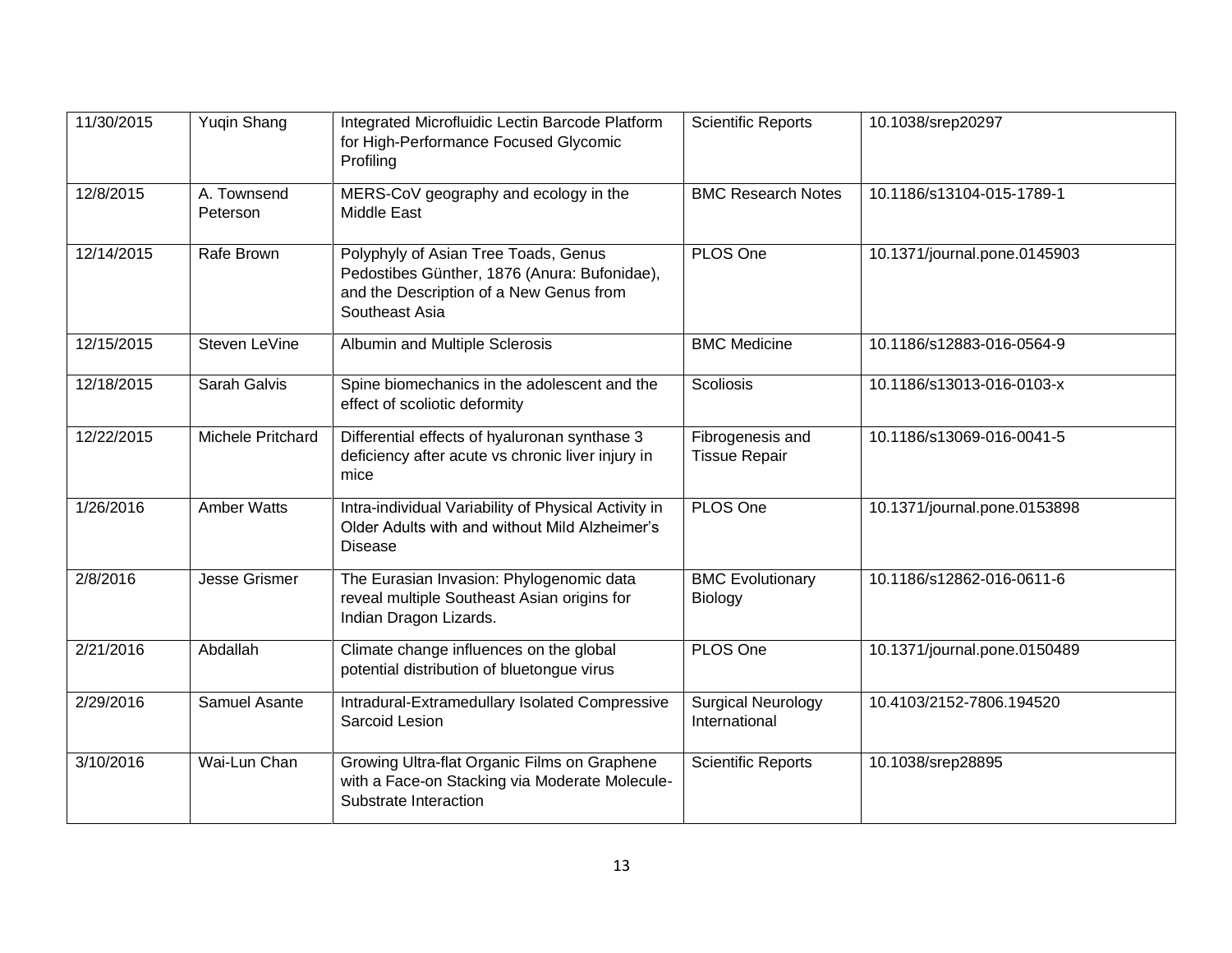| 3/15/2016 | Eric J. Deeds               | Mathematical model for length control by the<br>timing of substrate switching in the type III<br>secretion                                                                                 | <b>PLoS Computational</b><br>Biology              | 10.1371/journal.pcbi.1004851 |
|-----------|-----------------------------|--------------------------------------------------------------------------------------------------------------------------------------------------------------------------------------------|---------------------------------------------------|------------------------------|
| 4/7/2016  | Nathan Locke                | <b>IVC Filter Erosion causing symptomatic</b><br>obstructive hydronephrosis                                                                                                                | Journal of Endourology<br>Case Reports            | 10.1089/cren.2016.0070       |
| 5/2/2016  | Susan Carlson               | Dietary Patterns of Early Childhood and<br>Maternal Socioeconomic Status in a Unique<br>Prospective Sample from a Randomized<br><b>Controlled Trial of Prenatal DHA</b><br>Supplementation | <b>BMC Pediatrics</b>                             | 10.1186/s12887-016-0729-0    |
| 5/9/2016  | Hiroshi<br><b>Nishimune</b> | Dual-color STED microscopy reveals a<br>sandwich structure of Bassoon and Piccolo in<br>active zones of adult and aged mice                                                                | <b>Scientific Reports</b>                         | 10.1038/srep27935            |
| 5/11/2016 | Deborah Smith               | Population genetic evidence for sex-specific<br>dispersal in an inbred social spider                                                                                                       | <b>Ecology and Evolution</b><br>(Electronic)      | 10.1002/ece3.2200            |
| 5/18/2016 | Tera Fazzino                | Change in alcohol use during a phone-based<br>weight management intervention for breast<br>cancer survivors                                                                                | Journal of Medical<br>Internet Research<br>Cancer | 10.2196/cancer.6295          |
| 5/19/2016 | Alexandra Brown             | A Bayesian Comparative Effectiveness Trial in<br>Action: Developing a Platform for Multi-Site<br><b>Study Adaptive Randomization</b>                                                       | <b>Trials</b>                                     | 10.1186/s13063-016-1544-5    |
| 5/19/2016 | Rebecca Lepping             | Neural Processing of Emotional Musical and<br>Nonmusical Stimuli in Depression                                                                                                             | PLOS One                                          | 10.1371/journal.pone.0156859 |
| 7/19/2016 | Esmeralda<br>Valdivieso     | A systematic review of the relationship between<br>familism and mental health outcomes in Latino<br>population                                                                             | Frontiers in<br>Psychology                        | 10.3389/fpsyg.2016.01632     |
| 8/8/2016  | Michael Cooper              | Emergin Relationships Between Exercise,<br>Sensory Nerves, and Neuropathic Pain                                                                                                            | Frontiers in Physiology                           | 10.3389/fnins.2016.00372     |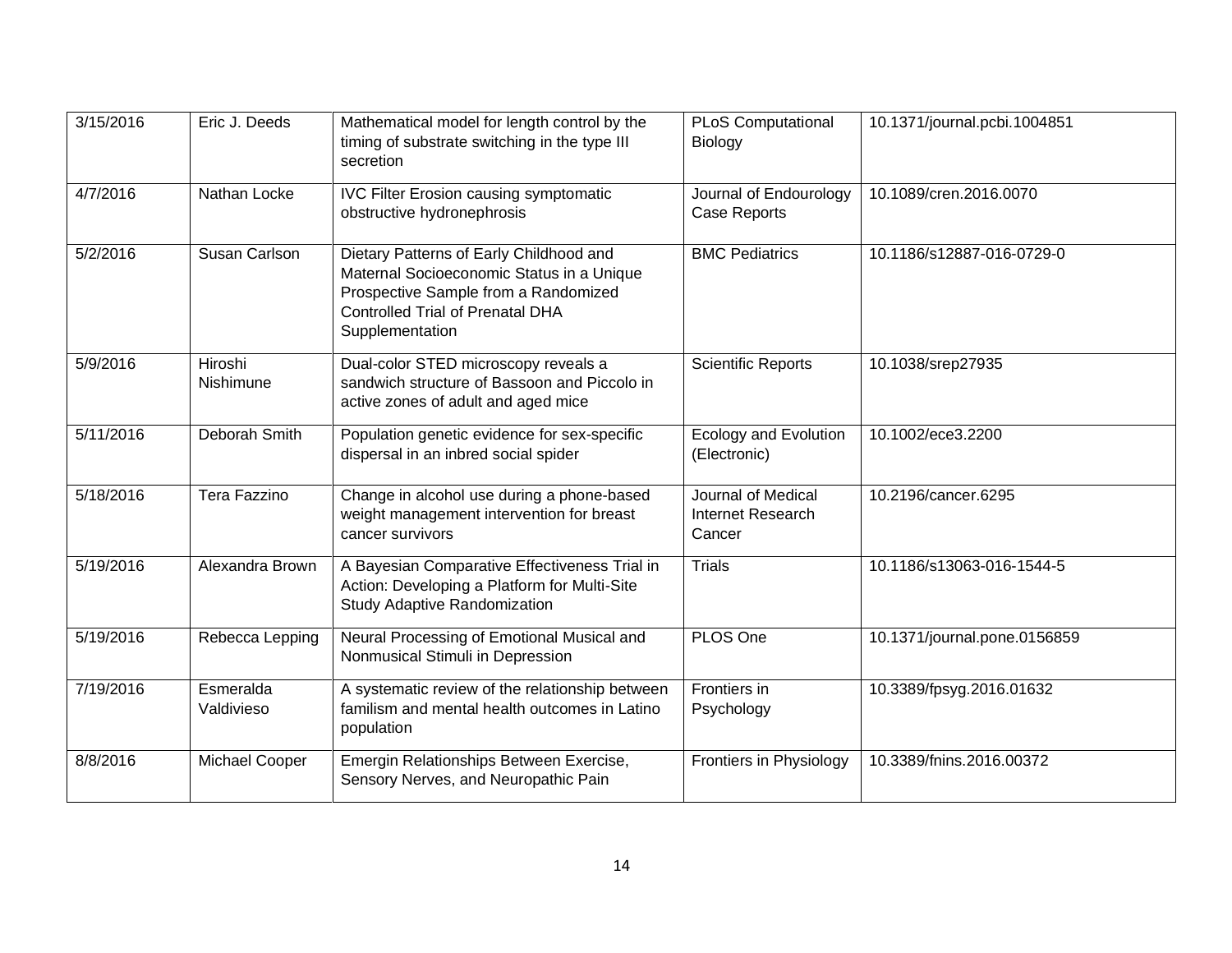| 8/9/2016   | Carla Sabus              | Innovative Physical Therapy Practice: A<br>Qualitative Verification of Factors that Support<br>Diffusion of Innovation in Outpatient Physical<br><b>Therapy Practice</b> | Journal of Healthcare<br>Leadershiop    | 10.2147/JHL.S115772        |
|------------|--------------------------|--------------------------------------------------------------------------------------------------------------------------------------------------------------------------|-----------------------------------------|----------------------------|
| 9/2/2016   | Aili Breda               | Expectations Regarding Aging, Physical Activity,<br>and Physical Function in Older Adults                                                                                | Gerontology and<br>Geriatric Medicine   | 10.1177/2333721417702350   |
| 9/27/2016  | Michele Pritchard        | Evidence for a 'pathogenic triumvirate' in<br>congenital hepatic fibrosis (CHF) in autosomal<br>recessive polycystic kidney disease (ARPKD)                              | <b>BioMed Research</b><br>International | 10.1155/2016/4918798       |
| 10/14/2016 | Kyungjin Min             | Carbon availability modifies temperature<br>responses of heterotrophic microbial respiration,<br>substrate affinity, and stable carbon isotope<br>discrimination         | Frontiers in<br>Microbiology            | 10.3389/fmicb.2016.02083   |
| 10/24/2016 | Jennifer Cauble          | Poor validity of anthropometric equations to<br>estimate infant fat mass at birth and in early<br>infancy                                                                | <b>BMC Pediatrics</b>                   | 10.1186/s12887-017-0844-6  |
| 11/3/2016  | Chuanwu Zhang            | Subgroup identification of early preterm birth<br>(ePTB): informing a future prospective<br>enrichment clinical trial design                                             | <b>BMC Pregnacy and</b><br>Childbirth   | 10.1186/s12884-016-1189-0  |
| 12/16/2016 | Prachee Avasthi          | Flagellar synchronization is a simple alternative<br>to cell cycle synchronization for ciliary and<br>flagellar studies.                                                 | mSphere                                 | 10.1128/mSphere.00003-17   |
| 2/6/2017   | Mohammad-Ali<br>Jazayeri | Subcutaneous implantable cardioverter-<br>defibrillator (ICD) placement in a patient with a<br>preexisting transvenous ICD                                               | Heart Rhythm Case<br>Reports            | 10.1016/j.hrcr.2017.03.009 |
| 2/27/2017  | Babalola Faseru          | Changing the Default for Tobacco Treatment:<br>Study Protocol of a Randomized Controlled Trial                                                                           | <b>Trials</b>                           | 10.1186/s13063-017-2119-9  |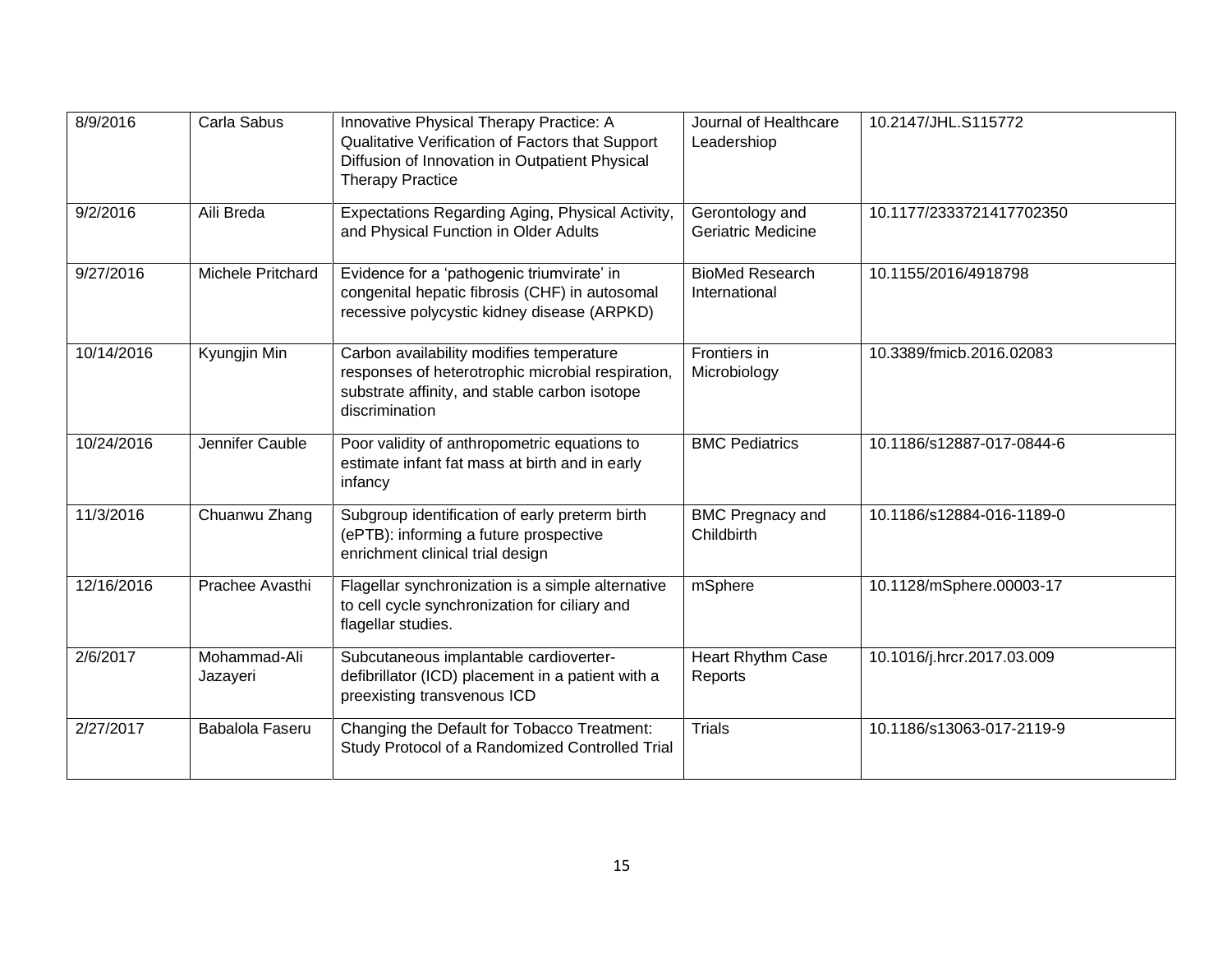| 3/13/2017 | Anusha Vittal                     | A Rare Case Report Of Coexisting Mutually<br>Exclusive KRAS And BRAF Mutations In A<br>Patient With Metastatic Colon Adenocarcinoma                 | Case Reports in<br><b>Oncological Medicine</b>                            | 10.1155/2017/2321052        |
|-----------|-----------------------------------|-----------------------------------------------------------------------------------------------------------------------------------------------------|---------------------------------------------------------------------------|-----------------------------|
| 3/22/2017 | Zheng Wang                        | Increased force variability is associated with<br>altered modulation of motorneuron pool in<br>autism spectrum disorder (ASD)                       | <b>Assistant Research</b><br>Faculty                                      | 10.3390/ijms18040698        |
| 3/27/2017 | Jordan Craig                      | Instrumented balance and walking assessments<br>in persons with multiple sclerosis show strong<br>test-retest reliability                           | Journal of<br>NeuroEngineering and<br>Rehabilitation                      | 10.1186/s12984-017-0251-0   |
| 4/28/2017 | <b>VISWA</b><br><b>GANGEDDULA</b> | Effect of cognitive demand on functional visual<br>field performance in senior drivers with<br>glaucoma                                             | Frontiers in Aging<br>Neuroscience                                        | 10.3389/fnagi.2017.00286    |
| 5/4/2017  | Evangelia<br>Chrysikou            | Using Transcranial Direct Current Stimulation to<br><b>Enhance Creative Cognition: Interactions</b><br>Between Task, Polarity, and Stimulation Site | Frontiers in Human<br>Neuroscience                                        | 10.3389/fnhum.2017.00246    |
| 6/8/2017  | salman waheed,<br>md mph          | Association of QT Interval with Mortality by<br>Kidney Function: Results from the National<br>Health and Nutrition Examination Survey<br>(NHANES)   | Open heart                                                                | 10.1136/openhrt-2017-000683 |
| 6/15/2017 | Prabhakar<br><b>Bastola</b>       | Specific mutations in D1-D2 linker region of<br>VCP/p97 enhance ATPase activity and confer<br>resistance to VCP inhibitors                          | <b>Scientific Reports</b>                                                 | 10.1038/cddiscovery.2017.65 |
| 7/12/2017 | allard jongman                    | Just noticeable differences (JNDs) for pitch<br>direction, height, and slope for Mandarin and<br>English listeners                                  | The Journal of the<br>Acoustical Society of<br>America Express<br>Letters | 10.1121/1.4995526           |
| 8/22/2017 | Rajasingh<br>Johnson              | Optical-flow based non-invasive analysis of<br>cardiomyocyte contractility                                                                          | <b>Scientific Reports</b>                                                 | 10.1038/s41598-017-10094-7  |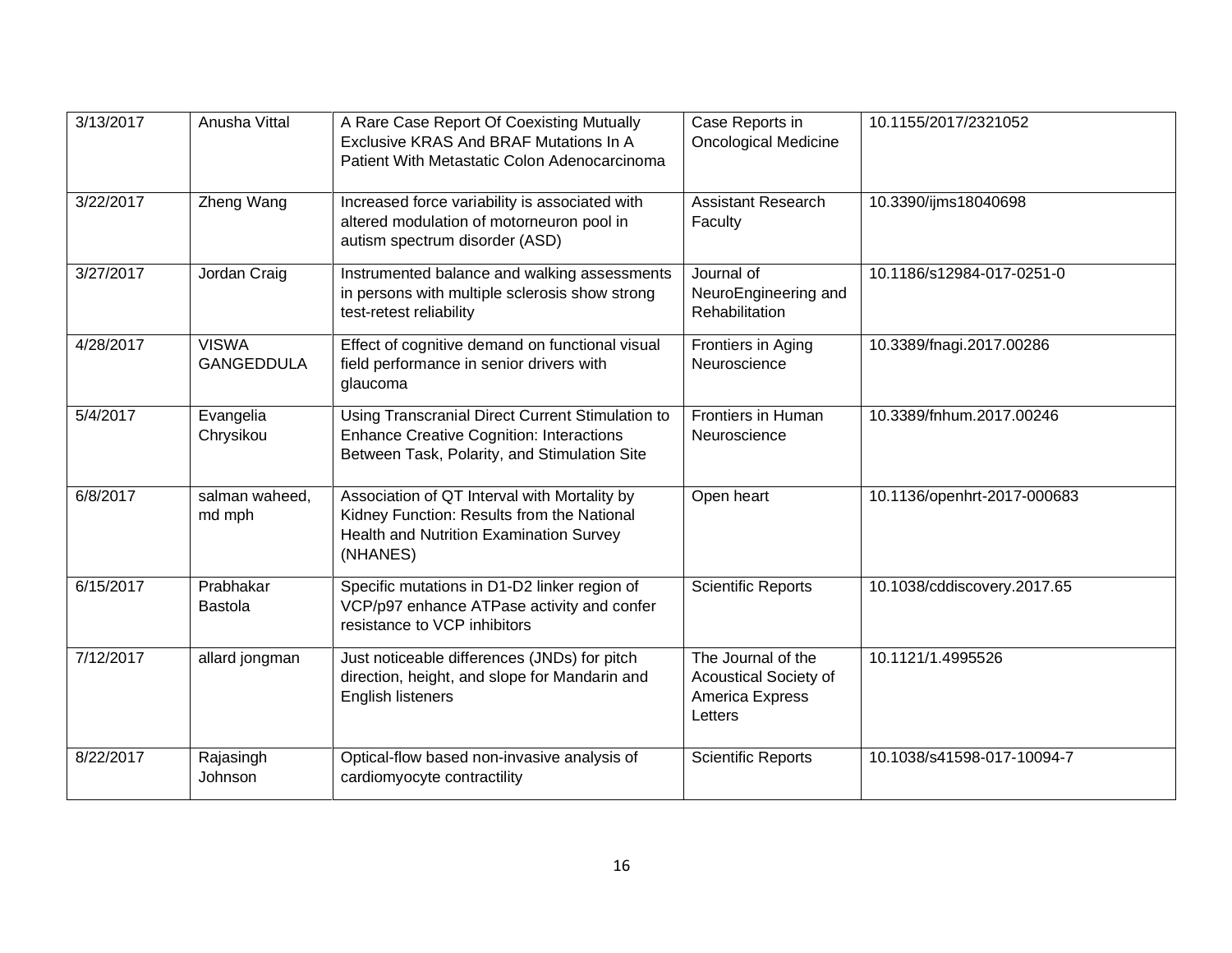| 9/16/2017  | Caleb Grote      | Pseudotumor from Metal-on-Metal Total Hip<br>Arthroplasty Causing Unilateral Leg Edema:<br>Case Presentation and Literature Review                | <b>BioResearch Open</b><br>Access                             | 10.1089/biores.2017.0035     |
|------------|------------------|---------------------------------------------------------------------------------------------------------------------------------------------------|---------------------------------------------------------------|------------------------------|
| 9/29/2017  | Christina Amaro  | "Are you gonna publish that?" Peer-reviewed<br>publication outcomes of doctoral dissertations in<br>psychology"                                   | PLOS One                                                      | 10.1371/journal.pone.0192219 |
| 10/4/2017  | Jason Rucker     | Multitasking in older adults with type 2 diabetes:<br>A cross-sectional analysis                                                                  | PLOS One                                                      | 10.1371/journal.pone.0186583 |
| 10/31/2017 | Susan Brock      | Francisella tularensis confronts the complement<br>system                                                                                         | <b>Frontiers in Cellular</b><br>and Infection<br>Microbiology | 10.3389/fcimb.2017.00523     |
| 11/14/2017 | Nicholas Isom    | Right Ventricular Heart Failure from A Cardiac<br><b>Yolk Sac Tumor</b>                                                                           | American Journal of<br>Case Reports                           | 10.12659/AJCR.907639         |
| 11/20/2017 | Mingxing Li      | Perceptual distinctiveness between dental and<br>palatal sibilants in different vowel contexts and<br>its implications for phonological contrasts | Journal of the<br>Association for<br>Laboratory Phonology     | 10.5334/labphon.27           |
| 11/28/2017 | Jessica Williams | Examining U.S. Public Knowledge and<br>Preferences for Adult Preventive Services<br>Coverage                                                      | PLOS One                                                      | 10.1371/journal.pone.0189661 |
| 12/25/2017 | Folashade Agusto | Transmission Dynamics for Methicilin-resistant<br>Staphalococous areus with Injection Drug Users                                                  | <b>BMC Infectious</b><br><b>Disease</b>                       | 10.1186/s12879-018-2973-4    |
| 12/25/2017 | Xiangxiong Kong  | Image registration-based bolt loosening<br>detection of steel joints                                                                              | <b>Sensors</b>                                                | 10.3390/s18041000            |
| 12/28/2017 | Aniket Rali      | Hemoptysis after CardioMEMS Implantation:<br>Case Report and a Review                                                                             | American Journal of<br>Case Reports                           | 10.12659/AJCR.908508         |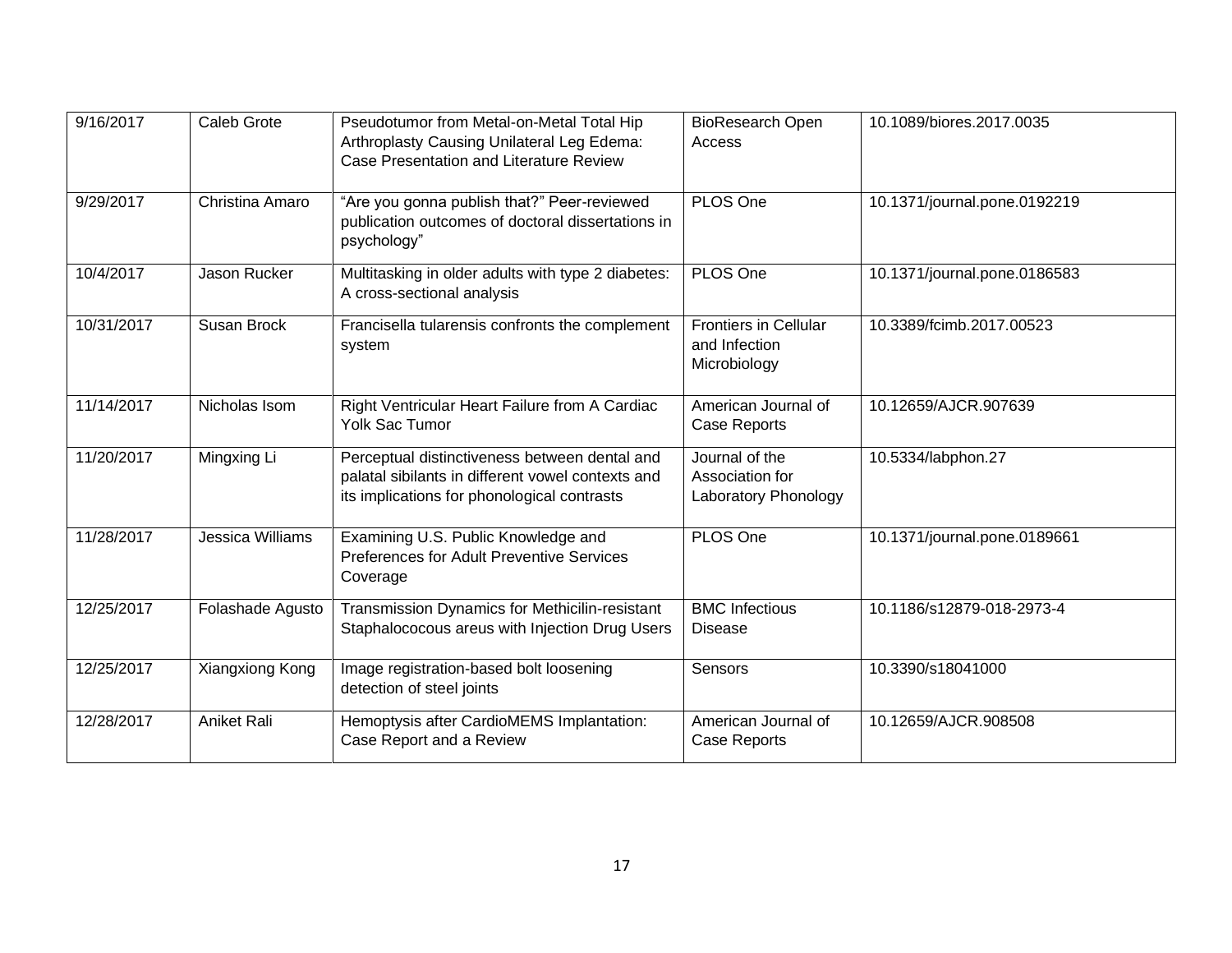| 1/2/2018  | Mary E.<br>Morningstar  | Including College and Career Readiness within<br>a Multi-Tiered Systems of Support Framework                                | <b>AERA Open (American</b><br><b>Educational Research</b><br>Association) | 10.1177/2332858418761880      |
|-----------|-------------------------|-----------------------------------------------------------------------------------------------------------------------------|---------------------------------------------------------------------------|-------------------------------|
| 1/17/2018 | Melike Kahya            | Pupillary response to cognitive demand in<br>Parkinson's disease                                                            | Frontiers in Aging<br>Neuroscience                                        | 10.3389/fnagi.2018.00090      |
| 1/22/2018 | Daniel Reis             | The anxiolytic effect of probiotics: A systematic<br>review and meta-analysis of the clinical and<br>preclinical literature | PLOS One                                                                  | 10.1371/journal.pone.0199041  |
| 3/8/2018  | John A. Stanford        | Short Term Development and Fate of MGE-Like<br>Neural Progenitor Cells in Jaundiced and Non-<br>Jaundiced Rat Brain         | Cell Transplantation                                                      | 10.1177/0963689718766327      |
| 4/13/2018 | Esmeralda<br>Valdivieso | Health-related Quality of Life of Older Adults in<br>Costa Rica as Measured by the Short-Form-36<br>Health Survey (SF-36)   | Gerontology and<br>Geriatric Medicine                                     | 10.1177/2333721418782812      |
| 4/29/2018 | <b>Muhammad Aziz</b>    | Pseudoephedrine induced ischemic colitis: A<br>case report and review of literature                                         | Case Reports in<br>Gastrointestinal<br>Medicine                           | 10.1155/2018/8761314          |
| 5/16/2018 | Aniket Sengupta         | A role for transcription factor autoregulation in<br>developmental evolution                                                | Frontiers in Plant<br>Science                                             | 10.3389/fpls.2018.01561       |
| 6/9/2018  | Xiao Yang               | Context-sensitivity and Individual Differences in<br>the Derivation of Scalar Implicature                                   | Frontiers in<br>Psychology                                                | 10.3389/fpsyg.2018.01720      |
| 6/27/2018 | Radwan Ajlan            | MRI visualization of optic nerve avulsion due to<br>ocular perforation from BB gun                                          | American Journal of<br>Ophthalmology Case<br>Reports                      | 10.1016/j.ajoc.2018.06.016    |
| 7/2/2018  | Luke Weisbrod           | Familial colloid cyst of the third ventricle                                                                                | Interdisciplinary<br>Neurosurgery                                         | 10.1016/j.inat.2018.09.001    |
| 7/13/2018 | Shengnan Li             | Development of a Chinese and American Scale<br>for Measuring Spirituality                                                   | Cogent Psychology                                                         | 10.1080/23311908.2018.1501934 |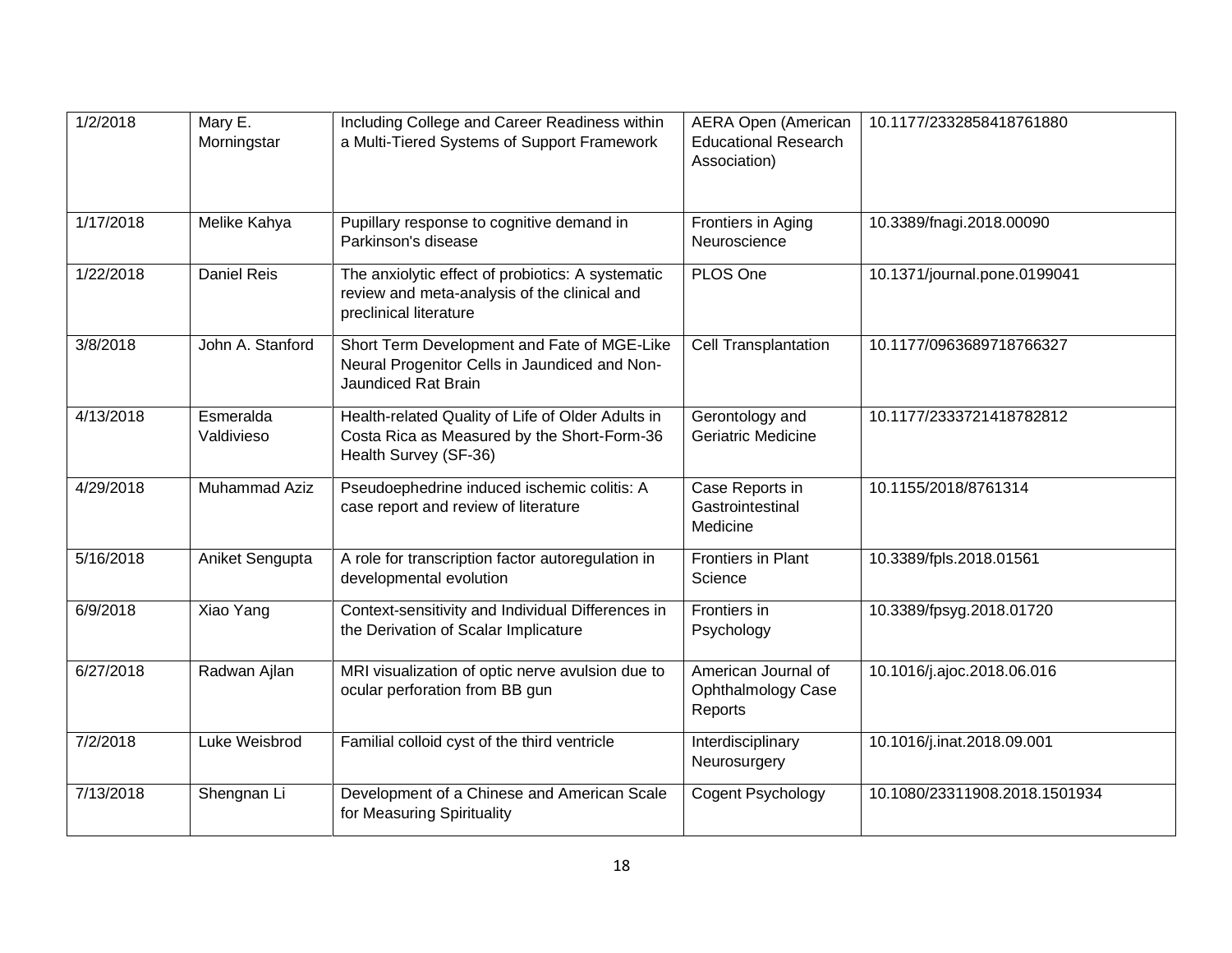| 7/31/2018  | Christopher C.<br>Cushing   | <b>What Theoretical Domains Framework</b><br>Elements do Parents want in a Pediatric Health<br>Behavior App?: A Crowdsourced Social Validity<br>Study                                              | Journal of Medical<br>Internet Research<br>mHealth and uHealth                          | 10.2196/mhealth.9808          |
|------------|-----------------------------|----------------------------------------------------------------------------------------------------------------------------------------------------------------------------------------------------|-----------------------------------------------------------------------------------------|-------------------------------|
| 8/14/2018  | <b>Grahmm Funk</b>          | Antibiotic Elution and Mechanical Strength of<br>PMMA Bone Cement Loaded With Borate<br><b>Bioactive Glass</b>                                                                                     | Journal of Bone and<br>Joint Infection                                                  | 10.7150/jbji.27348            |
| 8/26/2018  | Mohammed<br>Alshehri        | Self-report Sleep Quality Combined with Sleep<br>Time Variability Distinguishes Differences in<br>Fatigue, Anxiety, and Depression in Individuals<br>with Multiple Sclerosis: A Secondary Analysis | <b>Multiple Sclerosis</b><br>Journal-<br>Experimental,<br>Translational and<br>Clinical | 10.1177/2055217318815924      |
| 10/12/2018 | Apurva Panchal              | Intravenous immunoglobulin for acute<br>hemorrhagic leukoencephalitis refractory to<br>plasmapheresis.                                                                                             | <b>Clinical Case Reports</b>                                                            | 10.1002/ccr3.1843             |
| 10/28/2018 | Daniah Shamim,<br><b>MD</b> | Favorable Outcome with Early Initiation of VV-<br><b>ECMO for Unilateral Lung Disease in Children</b>                                                                                              | <b>Respiratory Medicine</b><br><b>Case Reports</b>                                      | 10.1016/j.rmcr.2018.11.019    |
| 11/1/2018  | Qianqian Pan                | Development of Self-control in Early Childhood<br>- A Growth Mixture Modeling Approach                                                                                                             | Cogent Psychology                                                                       | 10.1080/23311908.2018.1544537 |
| 11/1/2018  | Sida Niu                    | Conservative management of hostile bladders<br>with intravesical botulinum toxin for successful<br>renal transplantation                                                                           | <b>Urology Case Reports</b>                                                             | 10.1016/j.eucr.2018.10.017    |
| 11/8/2018  | <b>Allek Scheele</b>        | Neutrophilic Eccrine Hidradenitis Secondary to<br>Pegfilgrastim in a Patient with Synovial Sarcoma                                                                                                 | <b>Clinical Case Reports</b>                                                            | 10.1002/ccr3.1932             |
| 1/7/2019   | Ramesh Balusu               | CDC37 As a Novel Target for the Treatment of<br>NPM1-ALK Expressing Anaplastic Large Cell<br>Lymphomas                                                                                             | <b>Blood Cancer Journal</b>                                                             | 10.1038/s41408-019-0171-2     |
| 1/16/2019  | Alexander<br>Gabrielli      | GeneAnalytics Pathways and Profiling of<br><b>Shared Autism and Cancer Genes</b>                                                                                                                   | International Journal of<br><b>Molecular Science</b>                                    | 10.3390/ijms20051166          |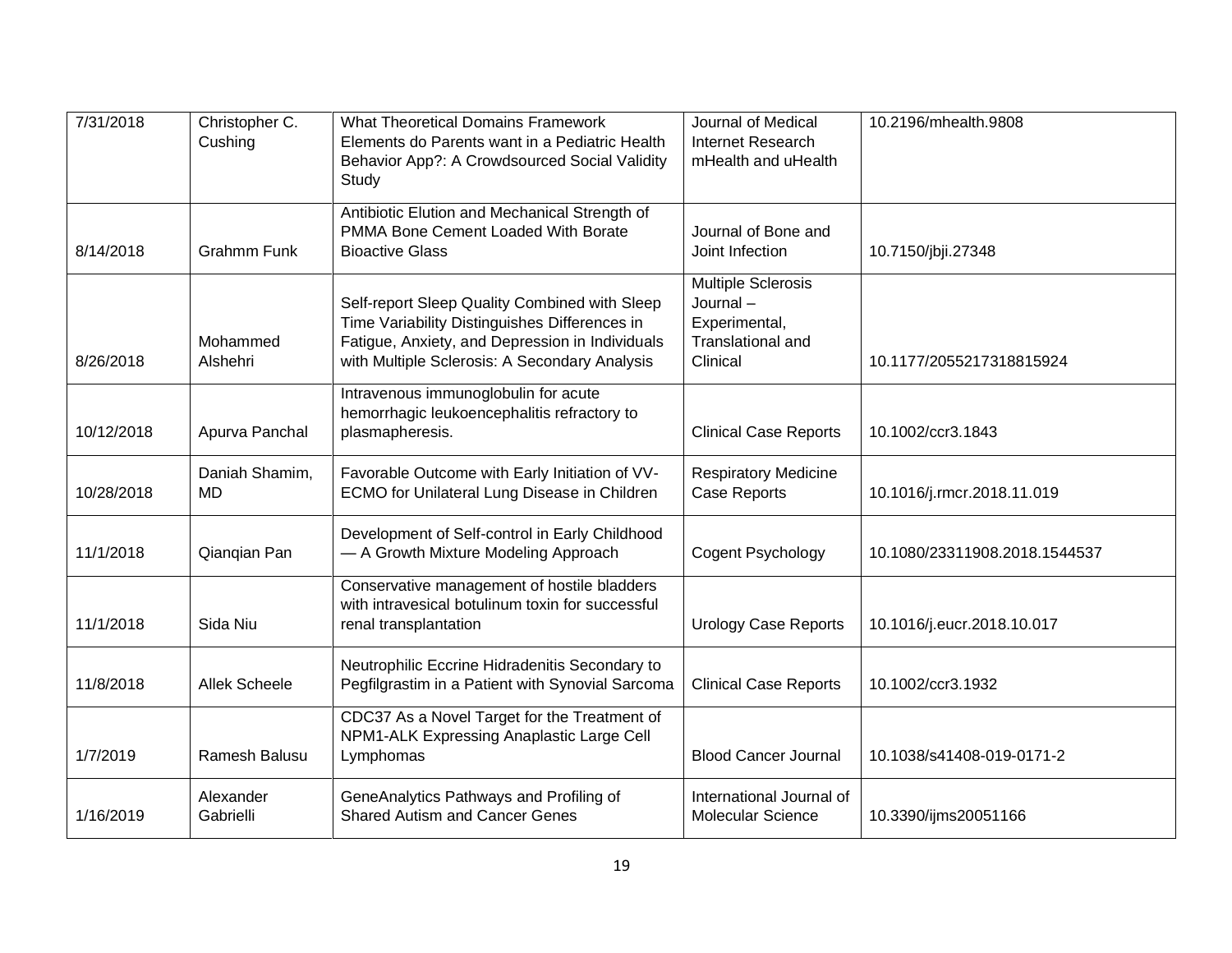| 2/4/2019  | Mohammad-Ali<br>Jazayeri                   | Impact of Body Mass Index on the Association<br>of Ankle-Brachial Index with All-Cause and<br>Cardiovascular Mortality: Results from the<br>National Health and Nutrition Examination<br>Survey | Mayo Clinic<br>Proceedings:<br>Innovations, Quality &<br><b>Outcomes</b> | 10.1016/j.mayocpiqo.2019.08.006 |
|-----------|--------------------------------------------|-------------------------------------------------------------------------------------------------------------------------------------------------------------------------------------------------|--------------------------------------------------------------------------|---------------------------------|
| 2/27/2019 | Justin<br><b>Blumenstiel/Alex</b><br>Erwin | Aging in the Drosophila ovary: Contrasting<br>changes in the expression of the piRNA<br>machinery and mitochondria but no global<br>release of transposable elements.                           | <b>BMC Genomics</b>                                                      | 10.1186/s12864-019-5668-3       |
| 3/9/2019  | <b>Bristol Whiles</b>                      | Perception, knowledge, and interest of urologic<br>surgery: a medical student survey                                                                                                            | <b>BMC Medical</b><br>Education                                          | 10.1186/s12909-019-1794-5       |
| 3/22/2019 | Mohammed Al-<br>Jumayli                    | Clinical Outcome of Ampullary Carcinoma:<br>Single Cancer Center Experience                                                                                                                     | Journal of Oncology                                                      | 10.1155/2019/3293509            |
| 3/29/2019 | Araba Kuofie                               | HIV knowledge and risk behaviors among older<br>church-affiliated Blacks                                                                                                                        | Gerontology and<br>Geriatric Medicine                                    | 10.1177/2333721419855668        |
| 3/31/2019 | Daphne Mayes                               | Body size influences stingless bee (Apidae:<br>Meliponini) communities across a range of<br>deforestation levels in Rondônia, Brazil                                                            | Journal of Insect<br>Science                                             | 10.1093/jisesa/iez032           |
| 4/1/2019  | Darlingtina<br>Atakere                     | General wellbeing in adult Black males with<br>chronic illness                                                                                                                                  | Gerontology and<br>Geriatric Medicine                                    | 10.1177/2333721419855664        |
| 4/23/2019 | Prachee Avasthi                            | Partially redundant actin genes in<br>Chlamydomonas control transition zone<br>organization and flagellum-directed traffic.                                                                     | Cell Reports                                                             | 10.1101/227553                  |
| 4/29/2019 | Radwan Ajlan                               | Ocular infarction following ethanol sclerotherapy<br>of an arteriovenous malformation                                                                                                           | American Journal of<br>Ophthalmology Case<br>Reports                     | 10.1016/j.ajoc.2019.100457      |
| 4/30/2019 | Caitlin Coughlin                           | Sensitivity to Inflectional Morphology in a Non-<br>Native Language: Evidence from ERPs                                                                                                         | Frontiers in<br>Communication                                            | 10.3389/fcomm.2019.00021        |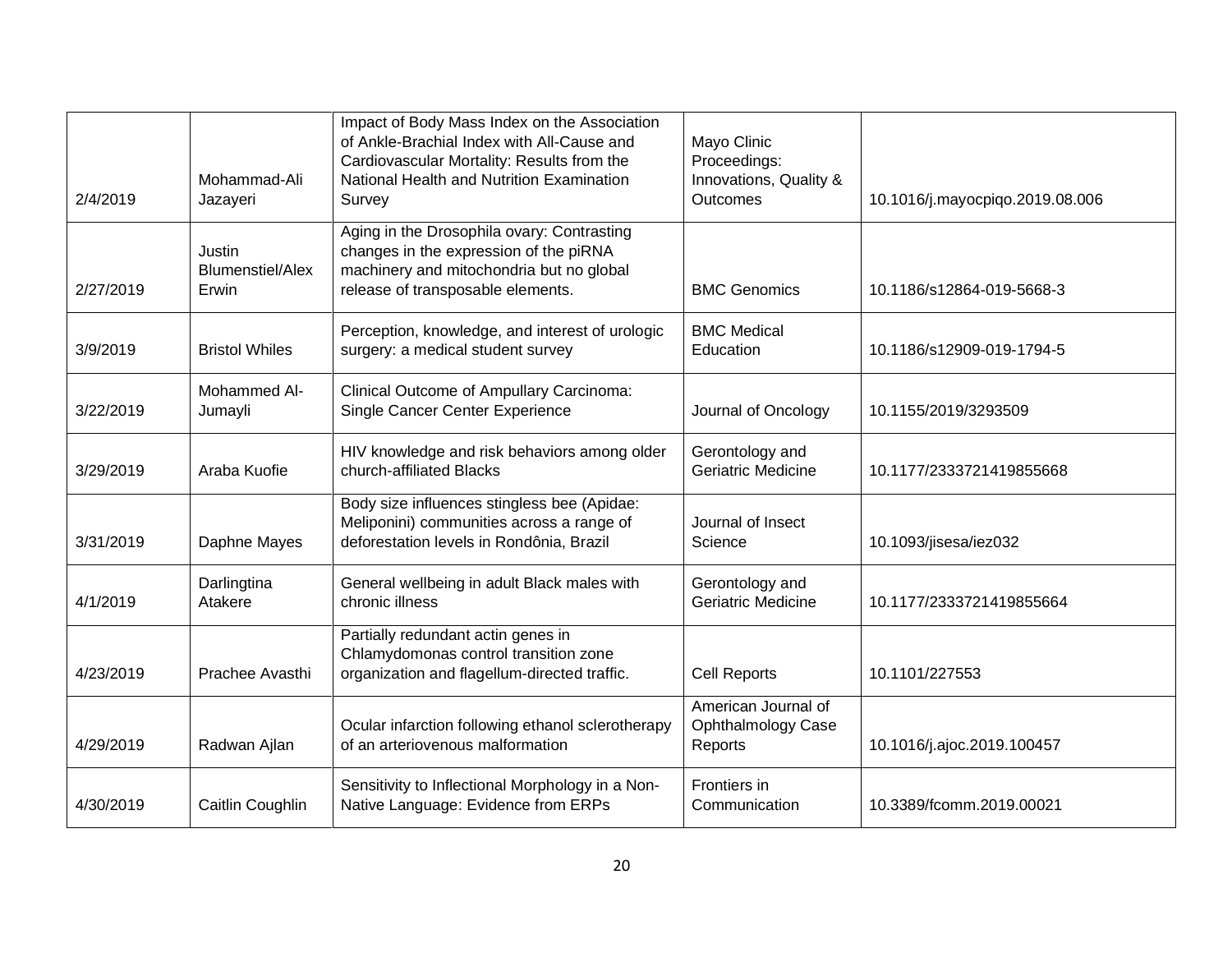|           |                         | Development, acceptability, appropriateness<br>and appeal of a cancer clinical trials<br>implementation intervention for rural- and                                             |                                                                           |                                      |
|-----------|-------------------------|---------------------------------------------------------------------------------------------------------------------------------------------------------------------------------|---------------------------------------------------------------------------|--------------------------------------|
| 7/2/2019  | <b>Shellie Ellis</b>    | minority-serving urology practices                                                                                                                                              | Trials                                                                    | 10.1186/s13063-019-3658-z            |
| 7/2/2019  | Christopher<br>Cushing  | Responsive Asthma Care for Teens (ReACT):<br>Development protocol for an adaptive mobile<br>health intervention for adolescents with asthma                                     | <b>BMJ Open</b>                                                           | 10.1136/bmjopen-2019-030029          |
| 7/16/2019 | Sarah LeGresley<br>Rush | Calculus-enhanced curriculum for introductory<br>physics improves student performance locally<br>and in downstream courses                                                      | <b>Physical Review</b><br><b>Physics Education</b><br>Research            | 10.1103/PhysRevPhysEducRes.15.020126 |
| 7/18/2019 | Aqeel Alenazi           | The Effect of Cognitive Behavioral Therapy for<br>Insomnia on Individuals with Type 2 Diabetes<br>and Insomnia Symptoms: A Protocol for a<br><b>Randomized Controlled Trial</b> | <b>JMIR Research</b><br>Protocols                                         | 10.2196/14647                        |
| 8/7/2019  | Ryan Funk               | Metabolomic Profiling to Identify Molecular<br>Biomarkers of Cellular Response to<br>Methotrexate, In Vitro                                                                     | Clinical and<br><b>Translational Science</b>                              | 10.1111/cts.12694                    |
| 8/21/2019 | Paul Hime               | Genomic Data Reveal Conserved Female<br>Heterogamety in Giant Salamanders with<br><b>Gigantic Nuclear Genomes</b>                                                               | G3: Genes   Genomes<br>Genetics                                           | 10.1534/g3.119.400556                |
| 8/29/2019 | Mei He                  | 3D cell culture stimulates the secretion of in vivo<br>like extracellular vesicles                                                                                              | <b>Nature Scientific</b><br>Reports                                       | 10.1038/s41598-019-49671-3           |
| 9/17/2019 | Matthew Vopat           | Early Versus Delayed Mobilization Post-<br>Operative Protocols for Primary Lateral Ankle<br>Ligament Repair: A Systematic Review and<br>Meta-analysis.                          | Orthopaedic Journal of<br>Sports Medicine                                 | 10.1177/2325967119875133             |
| 9/19/2019 | Hameem I<br>Kawsar      | Unremitting chronic skin lesions: A case of<br>delayed diagnosis of glucagonoma                                                                                                 | Journal of Community<br>Hospital Internal<br><b>Medicine Perspectives</b> | 10.1080/20009666.2019.1671574        |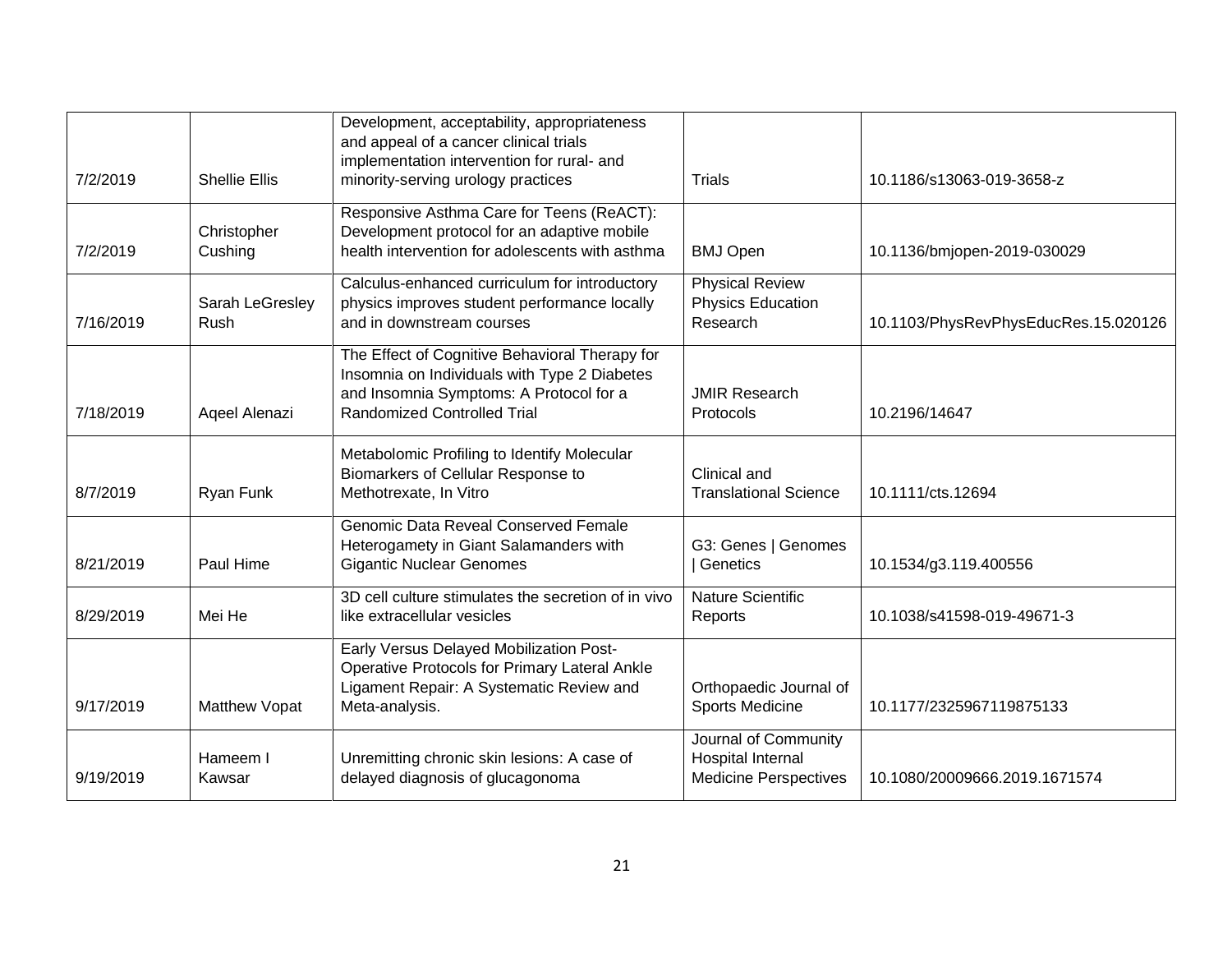| 9/20/2019  | Bernard F.<br>Hearon, MD    | Nonoperative Treatment of Acute Distal<br>Radioulnar Joint Instability: A Case Series                                                                                  | Journal of Hand<br><b>Surgery Global Online</b> | 10.1016/j.jhsg.2019.10.002 |
|------------|-----------------------------|------------------------------------------------------------------------------------------------------------------------------------------------------------------------|-------------------------------------------------|----------------------------|
|            |                             | Middle cerebral artery velocity dynamic<br>response profile during exercise is attenuated<br>following multiple ischemic strokes: a case                               |                                                 |                            |
| 9/25/2019  | Carolyn Kaufman             | report                                                                                                                                                                 | <b>Physiological Reports</b>                    | 10.14814/phy2.14268        |
|            |                             | "It's like Heaven over there": Medicine as<br>discipline and the production of the carceral                                                                            |                                                 |                            |
| 10/8/2019  | Jason E. Glenn              | body                                                                                                                                                                   | Health & Justice                                | 10.1186/s40352-020-00107-5 |
| 10/9/2019  | Dinesh Pal<br>Mudaranthakam | Optimizing retrieval of biospecimens using the<br><b>Curated Cancer Clinical Outcomes Database</b><br>(C3OD)                                                           | <b>Biomedical Informatics</b><br>Insights       | 10.1177/1176935119886831   |
| 11/6/2019  | Madhulika<br>Sharma         | Notch4 activation aggravates NF-kappa B<br>mediated inflammation in HIV-1 associated<br>Nephropathy                                                                    | Disease Models and<br>Mechanisms                | 10.1242/dmm.040642         |
| 11/13/2019 | Camille S<br>Delavaux       | Keeping it cool: Soil sample storage and DNA<br>shipment up to one month does not impact<br>metagenomic results                                                        | <b>Ecology and Evolution</b>                    | 10.1002/ece3.6219          |
| 12/12/2019 | Adrian Ortega               | Developing Empirical Decision Points to<br>Improve the Timing of Adaptive Digital Health<br>Physical Activity Interventions in Youth                                   | <b>JMIR mHealth uHealth</b>                     | 10.2196/17450              |
| 1/2/2020   | Alykhan Nagji               | Pathologically Complete Response After Triple<br>Therapy in Locally Advanced Esophageal<br>Cancer in a Hereditary Hemorrhagic<br>Telangiectasia Patient                | Case Reports in<br>Oncology                     | 10.1159/000505832          |
| 1/8/2020   | Apurva Panchal              | Burn-induced myocardial depression in a<br>pediatric patient leading to fulminant cardiogenic<br>shock and multiorgan failure requiring<br>extracorporeal life support | <b>Clinical Case Reports</b>                    | 10.1002/ccr3.2667          |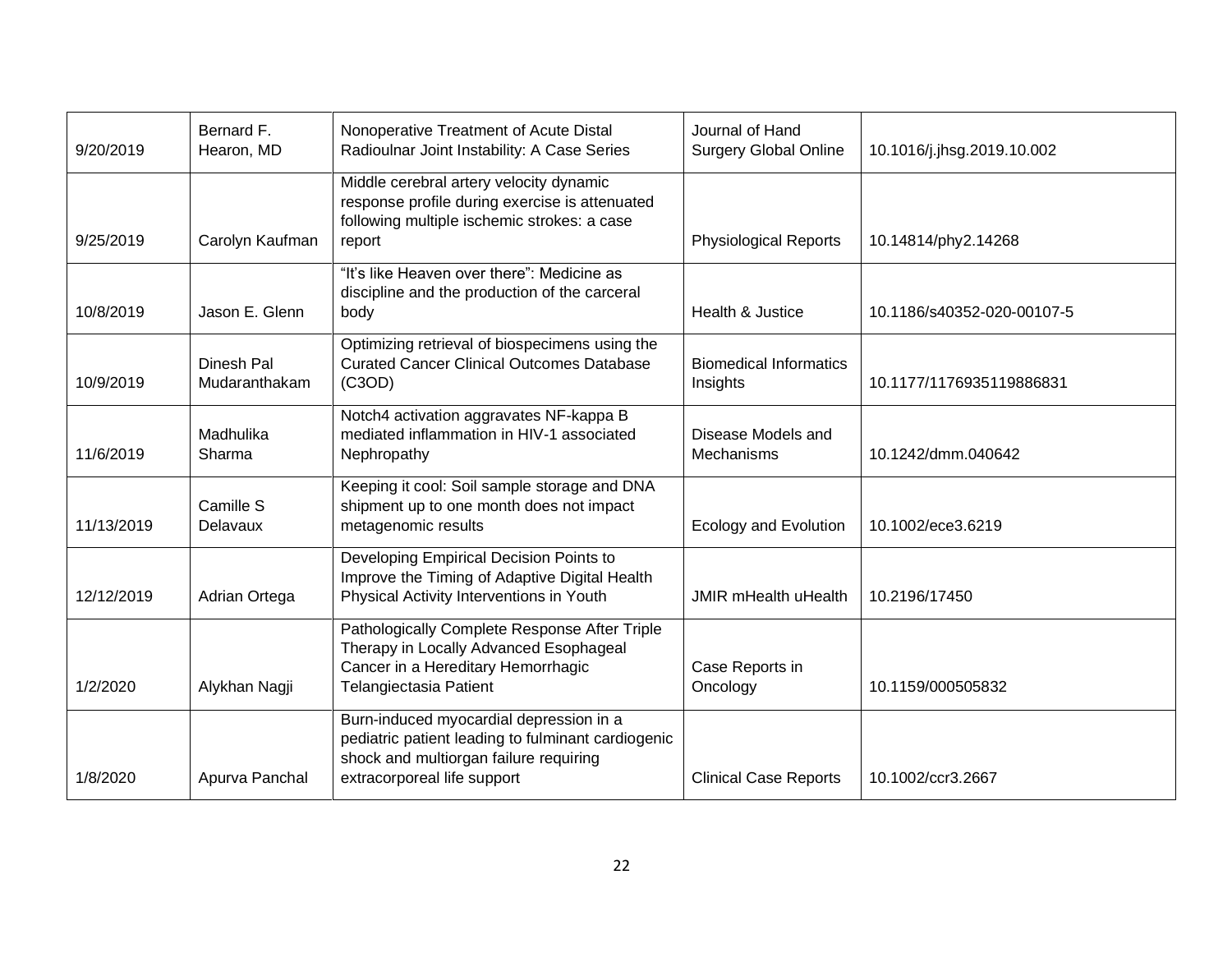| 1/16/2020 | Thomas P<br><b>McKenna</b> | Abiotic and biotic context dependency of<br>perennial crop yield                                                  | PLOS One                                     | 10.1371/journal.pone.0234546 |
|-----------|----------------------------|-------------------------------------------------------------------------------------------------------------------|----------------------------------------------|------------------------------|
| 1/26/2020 | Caleb Grote                | Primary Arthrodesis for Acute Diabetic Ankle<br>Fractures: A Retrospective Review of 13 Cases                     | Foot & Ankle<br>Orthopaedics                 | 10.1177/2473011420908841     |
| 8/7/2019  | Ryan Funk                  | Metabolomic Profiling to Identify Molecular<br>Biomarkers of Cellular Response to<br>Methotrexate, In Vitro       | Clinical and<br><b>Translational Science</b> | 10.1111/cts.12694            |
| 8/21/2019 | Paul Hime                  | Genomic Data Reveal Conserved Female<br>Heterogamety in Giant Salamanders with<br><b>Gigantic Nuclear Genomes</b> | G3: Genes   Genomes<br>Genetics              | 10.1534/g3.119.400556        |
| 8/29/2019 | Mei He                     | 3D cell culture stimulates the secretion of in vivo<br>like extracellular vesicles                                | Nature Scientific<br>Reports                 | 10.1038/s41598-019-49671-3   |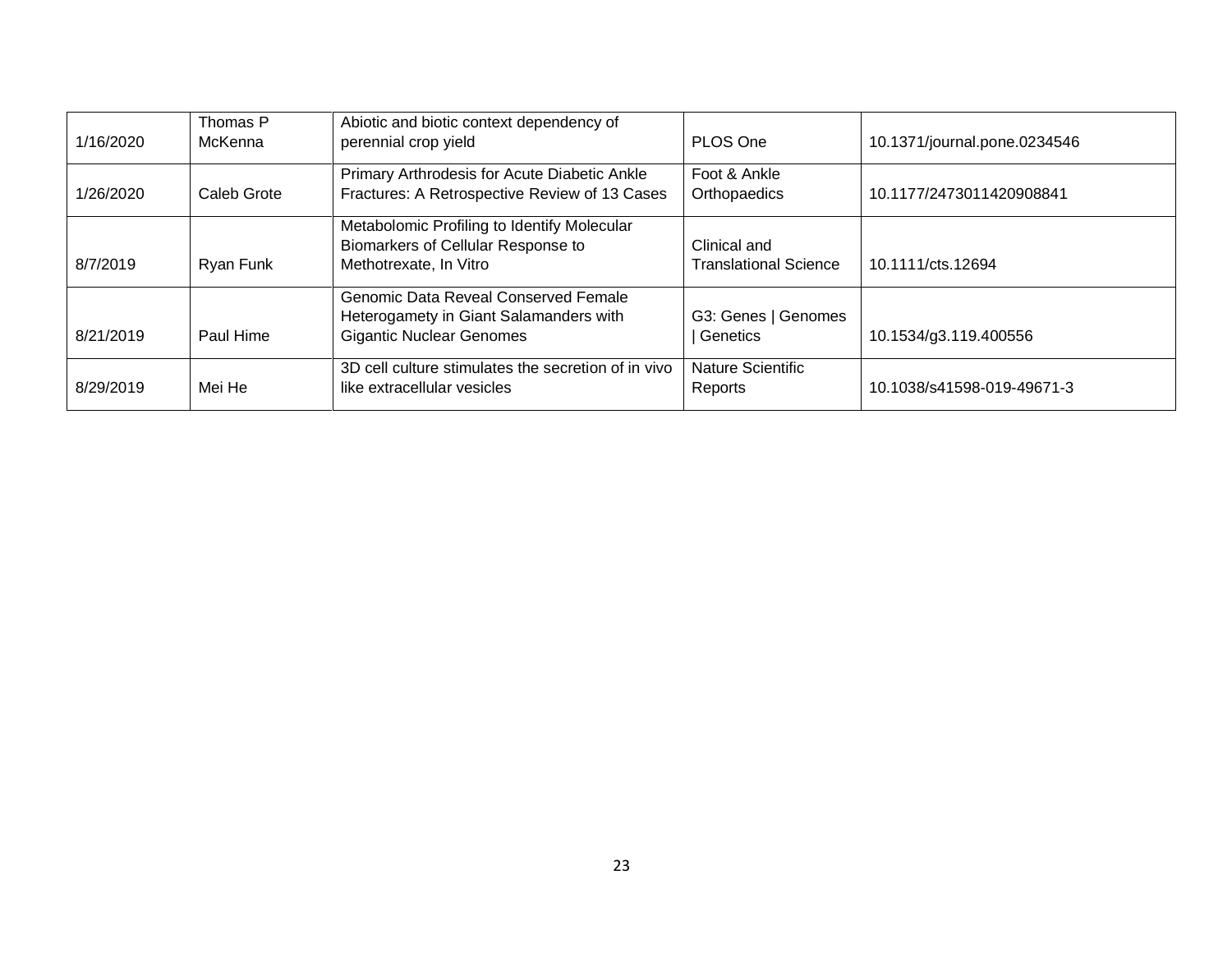# **Appendix E**

## **Applications Received by Unit, Inception – June 2020 In Alphabetical Order**

| <b>Unit</b>                                         | 2012- FY19     | <b>FY20</b>    | <b>Total</b>   |
|-----------------------------------------------------|----------------|----------------|----------------|
| Allergy and Rheumatology                            |                | 1              | 1              |
| Anatomy and Cell Biology                            | 12             |                | 12             |
| Anesthesiology                                      | 1              |                | 1              |
| <b>Applied Behavioral Science</b>                   | 2              | 2              | 4              |
| <b>Biochemistry and Molecular Biology</b>           | 3              |                | 3              |
| <b>Biodiversity Institute</b>                       |                | 1              | 1              |
| Bioengineering                                      | 3              |                | 3              |
| <b>Biology</b>                                      | 1              |                | 1              |
| <b>Biostatistics</b>                                | 6              |                | 6              |
| Cancer Biology                                      | 3              |                | 3              |
| <b>Cancer Center</b>                                | 1              | 1              | 2              |
| CardioThoracic Surgery                              |                | 1              | 1              |
| Cardiovascular Medicine                             | 12             |                | 12             |
| Center for Child Health and Development             | 2              |                | 2              |
| Center for Children and Families                    | 1              |                | 1              |
| <b>Center for Computational Biology</b>             | 1              |                |                |
| Center for Global and International Studies         |                |                |                |
| Center for Physical Education                       | 1              |                |                |
| Chemical and Petroleum Engineering                  | 3              | 1              | 4              |
| Chemistry                                           | 4              |                | 4              |
| Child Language Doctoral Program                     |                | 2              | 2              |
| Civil, Environmental, and Architectural Engineering | 1              |                | 1              |
| Clinical Child Psychology Program                   | 5              | 1              | 6              |
| <b>Clinical Informatics</b>                         | 1              |                |                |
| <b>Clinical Psychology</b>                          | 1              |                | 1              |
| <b>Communication Studies</b>                        | 3              |                | 3              |
| <b>Curriculum and Teaching</b>                      | 4              |                | 4              |
| Department of Biostatistics and Data Science        |                | 2              | 2              |
| Department of Communication Studies                 |                | 1              | 1              |
| Department of Oncology                              |                | 1              |                |
| Department of Orthopaedics at KU-Wichita            | 1              | 3              | 4              |
| Department of Sports Medicine                       |                | 1              | 1              |
| <b>Dietetics and Nutrition</b>                      | 7              | $\overline{2}$ | 9              |
| <b>Ecology and Evolution</b>                        |                | 1              |                |
| Ecology and Evolutionary Biology / Biodiversity     |                |                |                |
| Institute / Natural History Museum                  | 34             | 1              | 35             |
| <b>Educational Psychology</b>                       | 2              |                | $\overline{2}$ |
| <b>Electrical Engineering and Computer Science</b>  | 4              |                | 4              |
| Endocrinology                                       | 3              |                | 3              |
| <b>Environmental Studies</b>                        | $\overline{2}$ |                | $\overline{2}$ |
| Family and Community Medicine                       |                | 1              | 1              |
| <b>Family Medicine</b>                              | 9              |                | 9              |
| <b>Film and Media Studies</b>                       |                | 1              |                |
| Geography                                           | 1              |                |                |
| Geography & Atmospheric Science                     |                | 1              | 1              |
| Geology                                             | 3              |                | 3              |
|                                                     |                |                |                |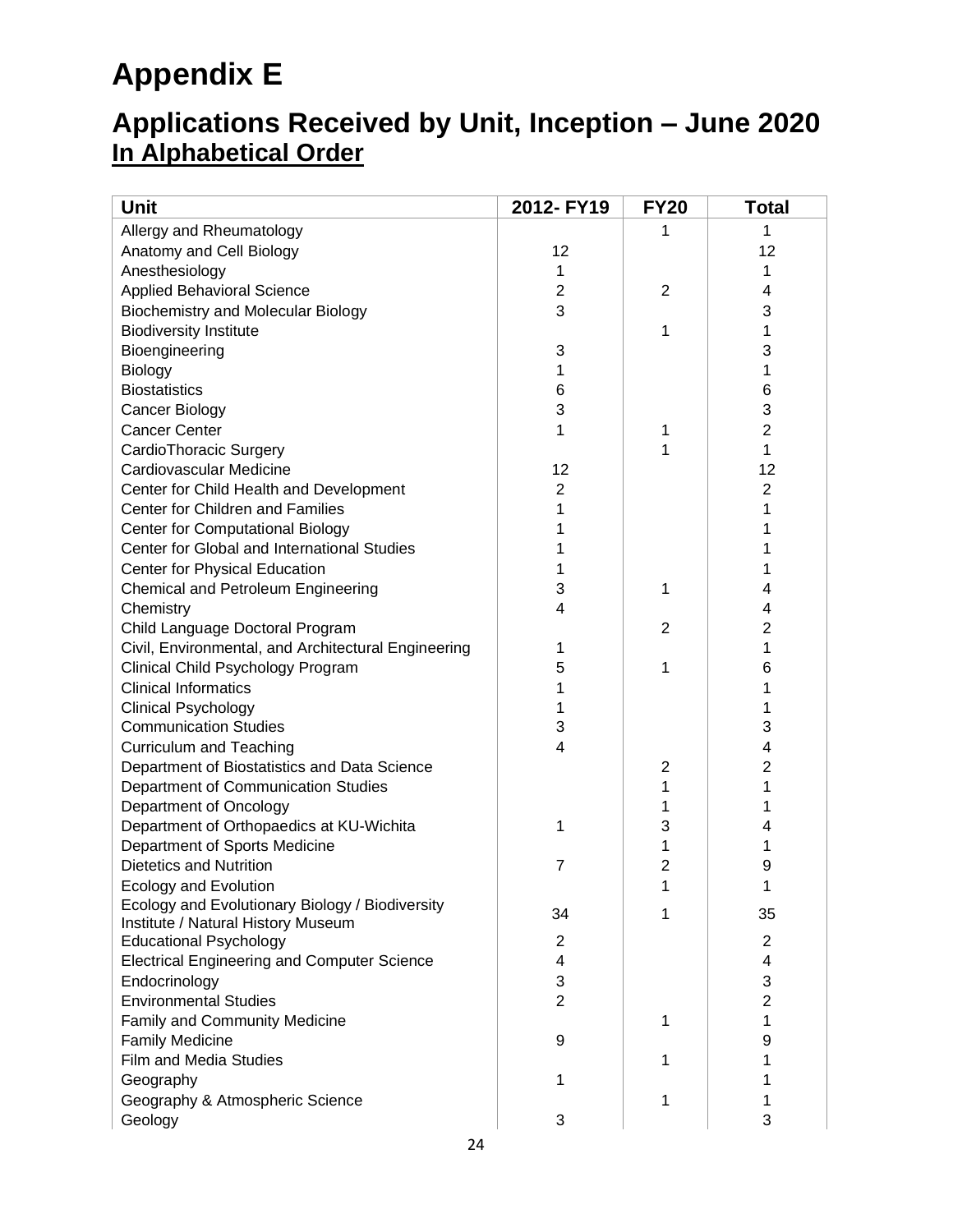| <b>Unit</b>                                                           | 2012- FY19              | <b>FY20</b>         | Total                   |
|-----------------------------------------------------------------------|-------------------------|---------------------|-------------------------|
| Health Policy and Management                                          | 5                       |                     | 5                       |
| Health, Sport, and Exercise Sciences                                  | 1                       | $\overline{2}$      | 3                       |
| Hematology and Oncology                                               |                         | 1                   | 1                       |
| Higuchi Biosciences Center                                            | 2                       |                     | 2                       |
| History and Philosophy of Medicine                                    |                         | 1                   | 1                       |
| History and Philosophy of Science                                     | 1                       |                     | 1                       |
| <b>Hoglund Brain Imaging Center</b>                                   | 3                       |                     | 3                       |
| <b>Internal Medicine</b>                                              | 13                      | 3                   | 16                      |
| Kansas Biological Survey                                              |                         | $\overline{c}$      | $\overline{\mathbf{c}}$ |
| Kidney Institute                                                      |                         | $\overline{c}$      | $\overline{2}$          |
| Linguistics                                                           | 13                      | 1                   | 14                      |
| <b>Mathematics</b>                                                    | 2                       |                     | $\overline{2}$          |
| <b>Medical Oncology</b>                                               | $\overline{2}$          | 1                   | 3                       |
| Microbiology, Molecular Genetics and Immunology                       | $\overline{2}$          |                     | $\overline{2}$          |
| Molecular and Integrative Physiology                                  | 5                       |                     | 5                       |
| <b>Molecular Biosciences</b>                                          | 3                       |                     | 3                       |
| Music Education and Music Therapy                                     | $\overline{\mathbf{c}}$ |                     | $\overline{c}$          |
| Neurology                                                             | 9                       | 1                   | 10                      |
| Neurosurgery                                                          | 8                       | 1                   | 9                       |
| Nursing                                                               | 9                       |                     | 9                       |
| Oncology                                                              | 7                       | 3                   | 10                      |
| Ophthalmology                                                         | 5                       |                     | 5                       |
| Orthopedics                                                           | 6                       | 4                   | 10                      |
| Otolaryngology                                                        | 3                       | $\overline{2}$      | 5                       |
| Pathology                                                             | $\overline{c}$          |                     | $\overline{2}$          |
| Pediatrics                                                            | 7                       | 4                   | 11                      |
|                                                                       | 1                       | 1                   | $\overline{2}$          |
| <b>Pharmaceutical Chemistry</b>                                       | 2                       |                     | $\overline{2}$          |
| Pharmacology and Toxicology                                           | 4                       |                     | 4                       |
| Pharmacology, Toxicology and Therapeutics<br><b>Pharmacy Practice</b> |                         |                     |                         |
|                                                                       |                         | 1                   | 1                       |
| <b>Physical Therapy</b>                                               | 21                      | 1                   | 1                       |
| Physical Therapy and Rehabilitation Science                           |                         | 3                   | 24                      |
| Physics & Astronomy                                                   | 1                       | 3                   | 4<br>$\overline{2}$     |
| Physiology                                                            | $\overline{2}$          |                     |                         |
| <b>Population Health</b><br>Preventive Medicine and Public Health     |                         | 1                   | 1                       |
|                                                                       | 16                      |                     | 16                      |
| <b>Psychiatry and Behavioral Sciences</b>                             | 3                       | 2<br>$\overline{2}$ | 5                       |
| Psychology                                                            | 22                      |                     | 24                      |
| Pulmonary and Critical Care Medicine                                  | $\overline{2}$          |                     | $\overline{2}$          |
| <b>Radiation Oncology</b>                                             | 1                       |                     | 1                       |
| Schiefelbusch Institute for Lifespan Studies                          | 2                       |                     | $\overline{2}$          |
| <b>Social Welfare</b>                                                 | $\overline{2}$          |                     | $\overline{2}$          |
| Sociology                                                             | $\overline{2}$          |                     | $\overline{2}$          |
| <b>Special Education</b>                                              | 1                       |                     | 1                       |
| Speech, Language and Hearing                                          | 2                       |                     | $\overline{2}$          |
| Surgery                                                               | 5                       |                     | 5                       |
| University of Kansas Transportation Center                            |                         | 1                   | 1                       |
| Urology                                                               | 6                       |                     | 6                       |
| Women, Gender, and Sexuality Studies                                  | 1                       |                     | 1                       |
| Total                                                                 | 344                     | 68                  | 412                     |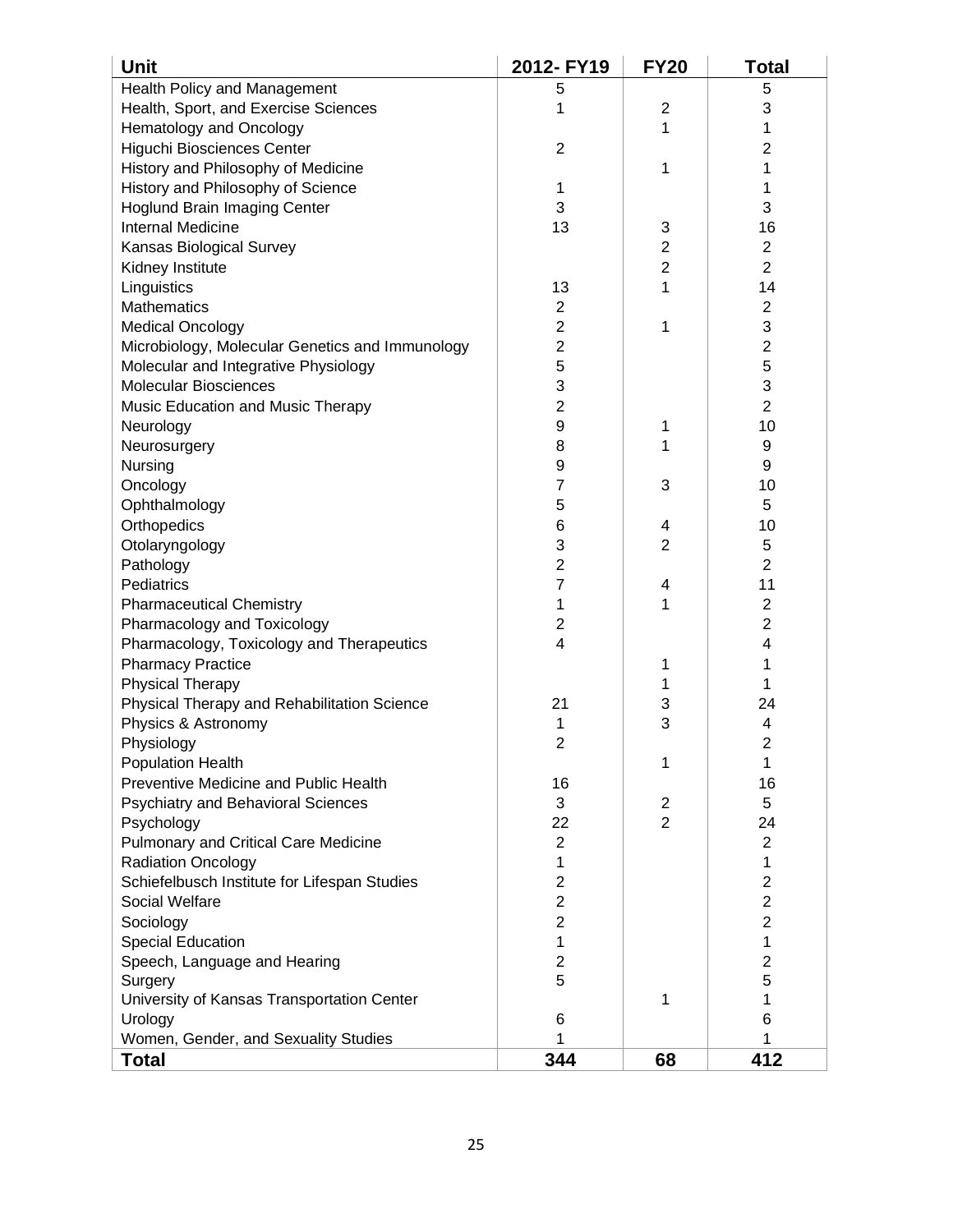## **Applications Received by Unit, Inception – June 2020 In Numerical Order**

| <b>Unit</b>                                                                           | 2012- FY19              | <b>FY20</b>    | <b>Total</b>   |
|---------------------------------------------------------------------------------------|-------------------------|----------------|----------------|
| Ecology and Evolutionary Biology / Biodiversity<br>Institute / Natural History Museum | 34                      | 1              | 35             |
| Psychology                                                                            | 22                      | 2              | 24             |
| Physical Therapy and Rehabilitation Science                                           | 21                      | 3              | 24             |
| Preventive Medicine and Public Health                                                 | 16                      |                | 16             |
| <b>Internal Medicine</b>                                                              | 13                      | 3              | 16             |
| Linguistics                                                                           | 13                      | 1              | 14             |
| Cardiovascular Medicine                                                               | 12                      |                | 12             |
| Anatomy and Cell Biology                                                              | 12                      |                | 12             |
| Pediatrics                                                                            | $\overline{7}$          | 4              | 11             |
| Orthopedics                                                                           | 6                       | 4              | 10             |
| Oncology                                                                              | $\overline{7}$          | 3              | 10             |
| Neurology                                                                             | 9                       | 1              | 10             |
| <b>Dietetics and Nutrition</b>                                                        | 7                       | $\overline{2}$ | 9              |
| <b>Family Medicine</b>                                                                | 9                       |                | 9              |
| Nursing                                                                               | 9                       |                | 9              |
| Neurosurgery                                                                          | 8                       | 1              | 9              |
| Clinical Child Psychology Program                                                     | 5                       | 1              | 6              |
| Urology                                                                               | 6                       |                | 6              |
| <b>Biostatistics</b>                                                                  | 6                       |                | 6              |
| Surgery                                                                               | 5                       |                | 5              |
| <b>Psychiatry and Behavioral Sciences</b>                                             | 3                       | 2              | 5              |
| Health Policy and Management                                                          | 5                       |                | 5              |
| Molecular and Integrative Physiology                                                  | 5                       |                | 5              |
| Otolaryngology                                                                        | 3                       | $\overline{2}$ | 5              |
| Ophthalmology                                                                         | 5                       |                | 5              |
| <b>Electrical Engineering and Computer Science</b>                                    | $\overline{\mathbf{4}}$ |                | 4              |
| Physics & Astronomy                                                                   | 1                       | 3              | 4              |
| Pharmacology, Toxicology and Therapeutics                                             | 4                       |                | 4              |
| <b>Applied Behavioral Science</b>                                                     | $\overline{2}$          | 2              | 4              |
| <b>Curriculum and Teaching</b>                                                        | 4                       |                | 4              |
| Chemical and Petroleum Engineering                                                    | 3                       | 1              | 4              |
| Department of Orthopaedics at KU-Wichita                                              | 1                       | 3              | 4              |
| Chemistry                                                                             | 4                       |                | $\overline{4}$ |
| <b>Cancer Biology</b>                                                                 | 3                       |                | 3              |
| <b>Molecular Biosciences</b>                                                          | 3                       |                | 3              |
| <b>Hoglund Brain Imaging Center</b>                                                   | 3                       |                | 3              |
| <b>Biochemistry and Molecular Biology</b>                                             | 3                       |                | 3              |
| Endocrinology                                                                         | 3                       |                | 3              |
| Geology                                                                               | 3                       |                | 3              |
| Health, Sport, and Exercise Sciences                                                  | 1                       | 2              | 3              |
| <b>Medical Oncology</b>                                                               | $\mathbf{2}$            | 1              | 3              |
| <b>Communication Studies</b>                                                          | 3                       |                | 3              |
| Bioengineering                                                                        | 3                       |                | 3              |
| <b>Cancer Center</b>                                                                  | 1                       | 1              | $\overline{2}$ |
| <b>Social Welfare</b>                                                                 | $\overline{2}$          |                | $\overline{2}$ |
| Department of Biostatistics and Data Science                                          |                         | 2              | $\overline{c}$ |
| <b>Environmental Studies</b>                                                          | 2                       |                | $\mathbf{2}$   |
| Speech, Language and Hearing                                                          | $\overline{2}$          |                | $\overline{2}$ |